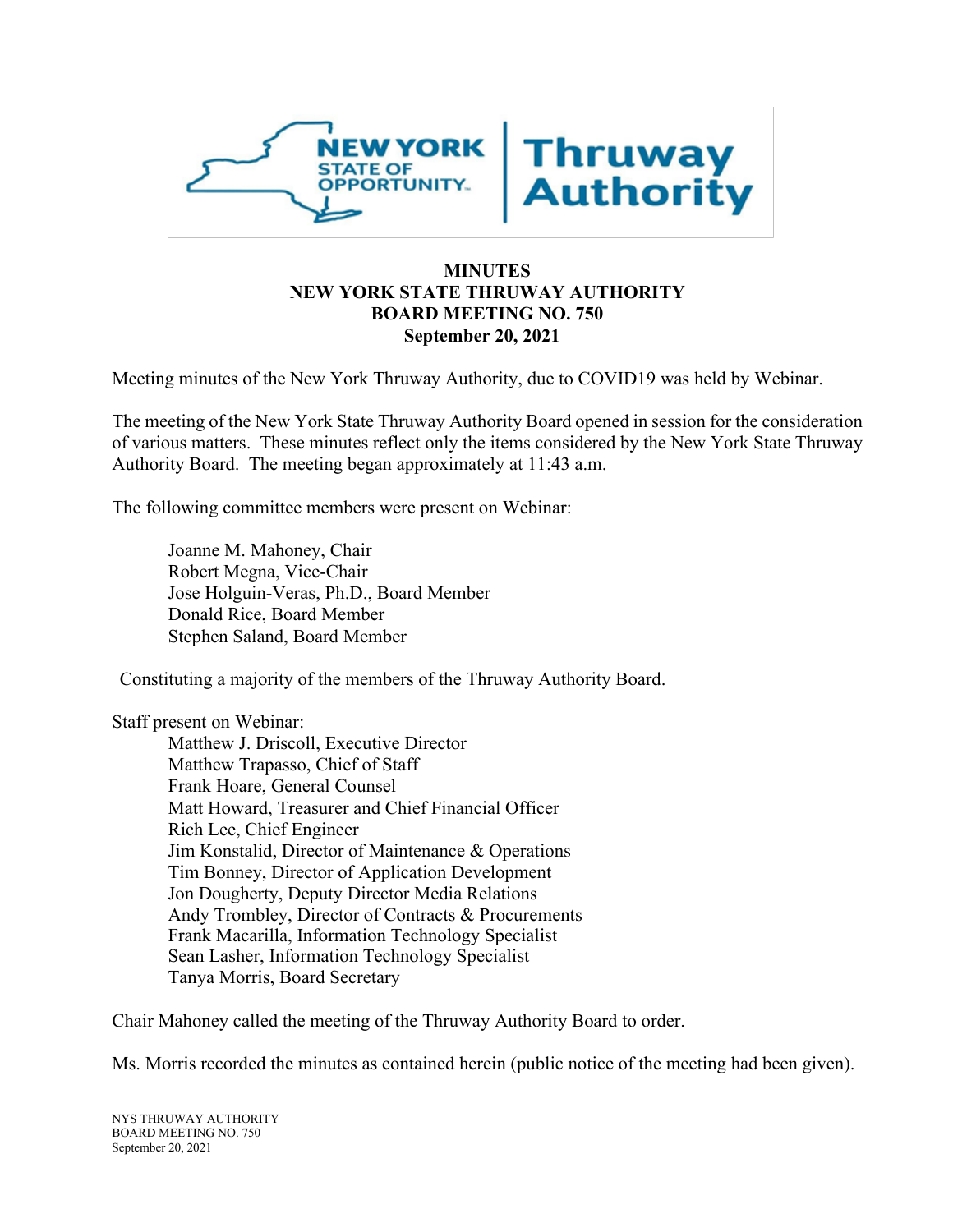# **PUBLIC COMMENT PERIOD RELATED TO THE MEETING AGENDA**

\_\_\_\_\_\_\_\_\_\_\_\_\_\_\_\_\_\_\_\_\_\_\_\_\_\_\_\_\_\_\_\_\_\_\_\_\_

Chair Mahoney stated that due to COVID19 and Executive Order 202.1, we are able to have our Board Meeting by Webinar. Individuals who wish to address items on today's agenda would have had to submit their written comments via email prior to this Board Meeting to the Board Administrator.

Chair Mahoney asked Ms. Morris if there were any public comments. Ms. Morris stated there were no comments. Details of the comments are included in the Webinar recording of the meeting.

### **Item 1 by Chair Mahoney (Appendix A) Approval of the Minutes of Meeting No 749**

Chair Mahoney asked for a motion to approve the minutes of the previous meeting.

Upon motion duly made and seconded, the Board approved the minutes of Meeting No. 749 held June 7, 2021, which was made available to the Board Members as part of the Agenda.

# **Item 2 by Matt Howard (Appendix B) Financial Reports– April, May, June & July 2021**

The Item was advanced to the Board at the recommendation of the Finance Committee.

Details of the presentation and discussion with Board Members are included in the audio recording of the meeting.

Upon motion duly made and seconded, the Board accepted the Financial Reports for April, May, June & July 2021.

### **Item 3 by Matt Howard (Appendix C) Investment Transactions –Second Quarter 2021**

The Item was advanced to the Board at the recommendation of the Finance Committee.

Details of the presentation and discussion with Board Members are included in the video recording of the meeting.

Upon motion duly made and seconded, the Board approved the Item.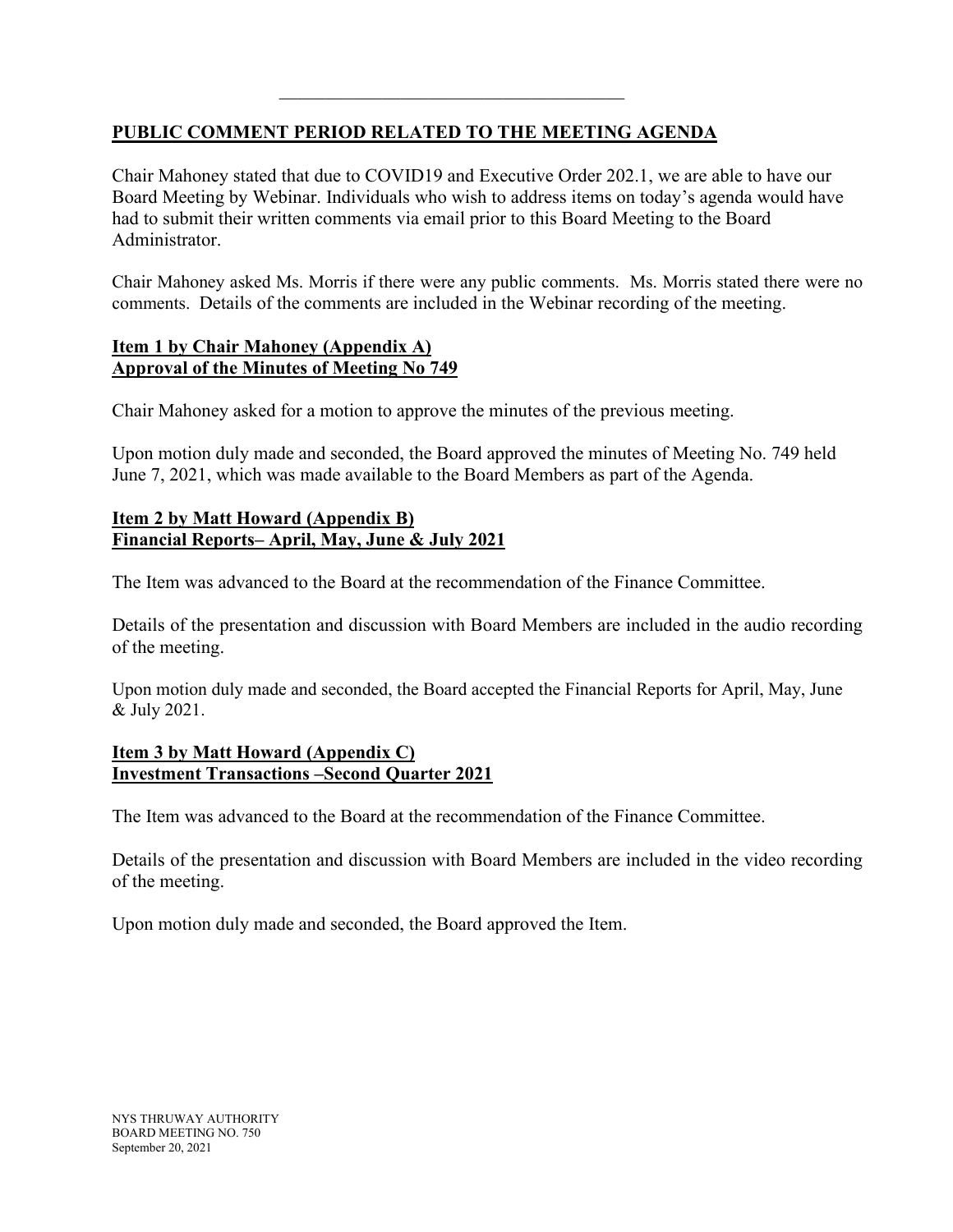### **Item 4 by Director Driscoll (Appendix D) Staff Appointment of Jim Konstalid as Director of Maintenance & Operations**

 Director presented the resolution for Appointment of Jim Konstalid as Director of Maintenance & Operations.

Details of the presentation and discussion with Board Members are included in the audio recording of the meeting.

Upon motion duly made and seconded, the Board approved the Appointment of Jim Konstalid as Director of Maintenance & Operations and adopted the following resolution:

### RESOLUTION NO.6316

### STAFF APPOINTMENT OF JAMES K. KONSTALID AS DIRECTOR OF MAINTENANCE AND OPERATIONS

RESOLVED, that the Board hereby appoints James K. Konstalid, as Director of Maintenance and Operations effective September 20, 2021, at salary grade 37 and an annual salary of \$186,749, for which funds are available in the 2021 Operating Budget and it be further

RESOLVED, that this resolution be incorporated in the

minutes of this meeting.

# **Item 5 by Director Driscoll (Appendix E) Staff Appointments of New York and Albany Division Directors**

 Director presented the resolution for Appointment of Brent Howard & Phil Serafino as New York and Albany Division Directors.

Details of the presentation and discussion with Board Members are included in the audio recording of the meeting.

Upon motion duly made and seconded, the Board approved the Appointments of Brent Howard & Phil Serafino as New York and Albany Division Directors and adopted the following resolution:

### RESOLUTION NO. 6317

# STAFF APPOINTMENTS OF NEW YORK AND ALBANY DIVISION DIRECTORS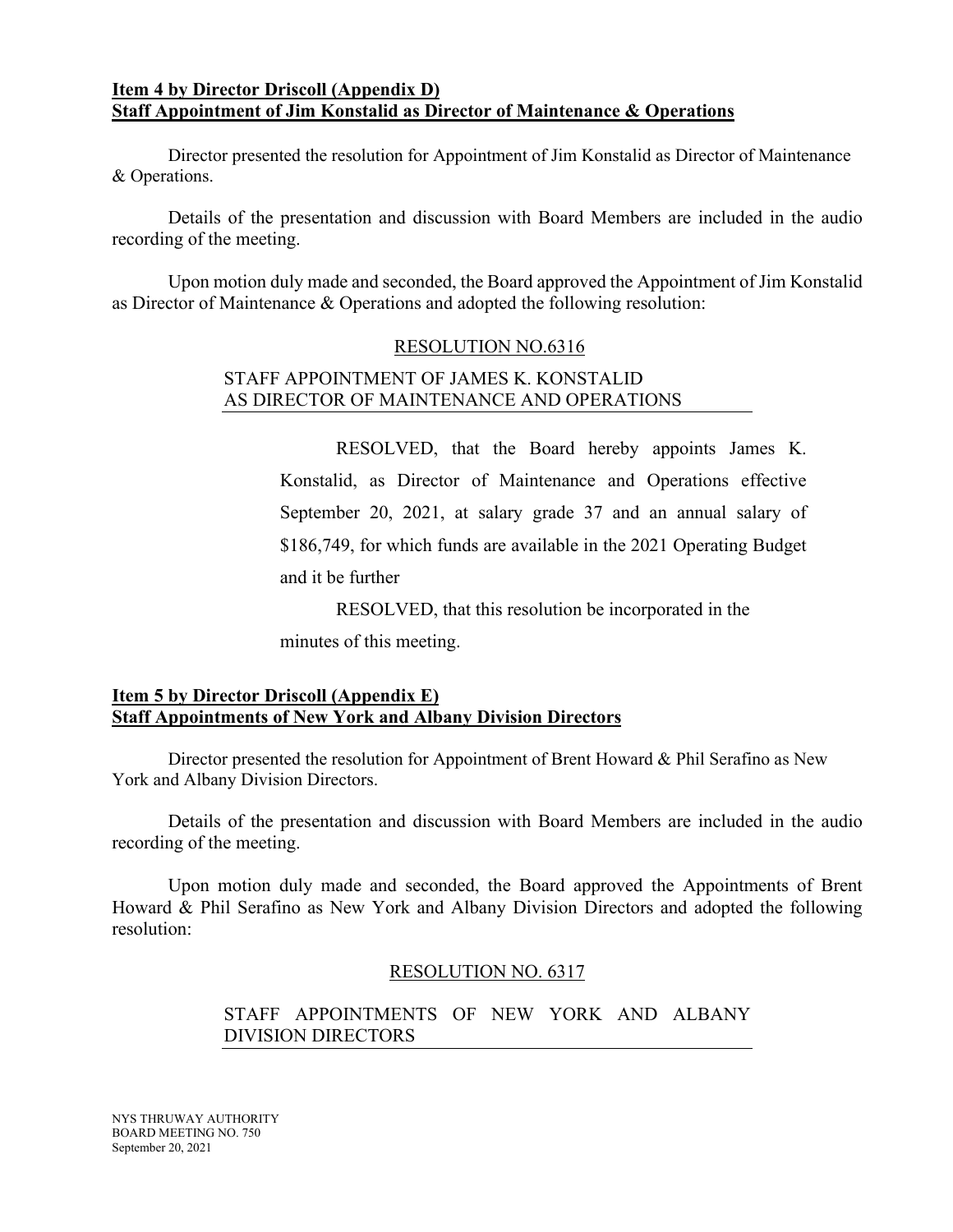RESOLVED, that the BOARD hereby appoints Brent E.

Howard, as New York Division Director effective September 20, 2021, at a salary grade 35 and an annual salary of \$162,642 (which includes location pay), for which funds are available in the 2021 Operating Budget and be it further

RESOLVED, that the BOARD hereby appoints Philip Serafino as Albany Division Director effective September 20, 2021, at a salary grade 35 and an annual salary of \$150,201, for which funds are available in the 2021 Operating Budget and be it further

RESOLVED, that this resolution be incorporated in the minutes of this meeting.

## **Item 6 by Director Driscoll (Appendix F) Authorizing the Executive Director to Execute an Agreement with Accenture LLP for Business Consulting and Implementation Advisory Services to be Provided to the Authority**

Director Driscoll presented the resolution for Authorizing the Executive Director to Execute an Agreement with Accenture for Business Consulting and Implementation Advisory Services to be Provided to the Authority.

Details of the presentation and discussion with Board Members are included in the audio recording of the meeting.

Upon motion duly made and seconded, the Board approved the Agreement with Accenture for Business Consulting and Implementation Advisory Services and adopted the following resolution: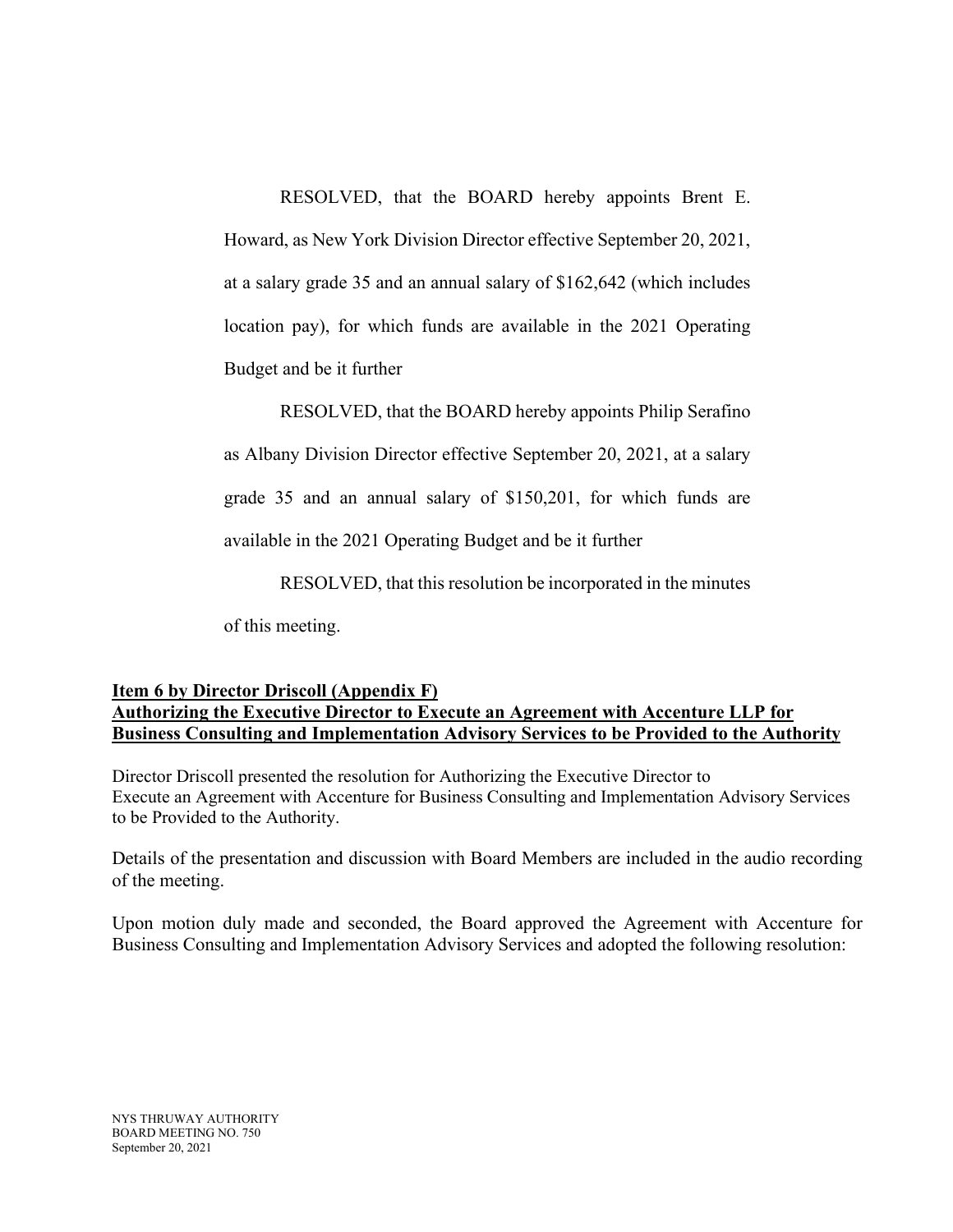#### RESOLUTION NO. 6318

### AUTHORIZING THE EXECUTIVE DIRECTOR TO EXECUTE AN GREEMENT WITH ACCENTURE, LLP TO PROVIDE BUSINESS CONSULTING AND IMPLEMENTATION ADVISORY SERVICES TO THE AUTHORITY

RESOLVED, that the Executive Director, or his designee be, and he hereby is, authorized to execute an agreement with Accenture, LLP to provide business consulting and implementation advisory services to the Authority, and be it further

RESOLVED, that the agreement shall have a maximum amount payable of \$2,500,000 and the agreement shall be for a term of three (3) years with the option to renew for two (2) one (1) year periods commencing on or about December 1, 2021 and shall be on such other terms and conditions that the Executive Director, in consultation with the General Counsel, determines to be in the best interests of the Authority, and be it further

RESOLVED, that the Executive Director or his designee shall have the authority to exercise all powers reserved to the Authority under the provisions of the agreements, manage and administer the agreements, amend the provisions of the agreements consistent with the terms of this item and other Board authorizations, and suspend or terminate the agreements in the best interests of the Authority, and be it further

RESOLVED, that this resolution be incorporated in the minutes of this meeting.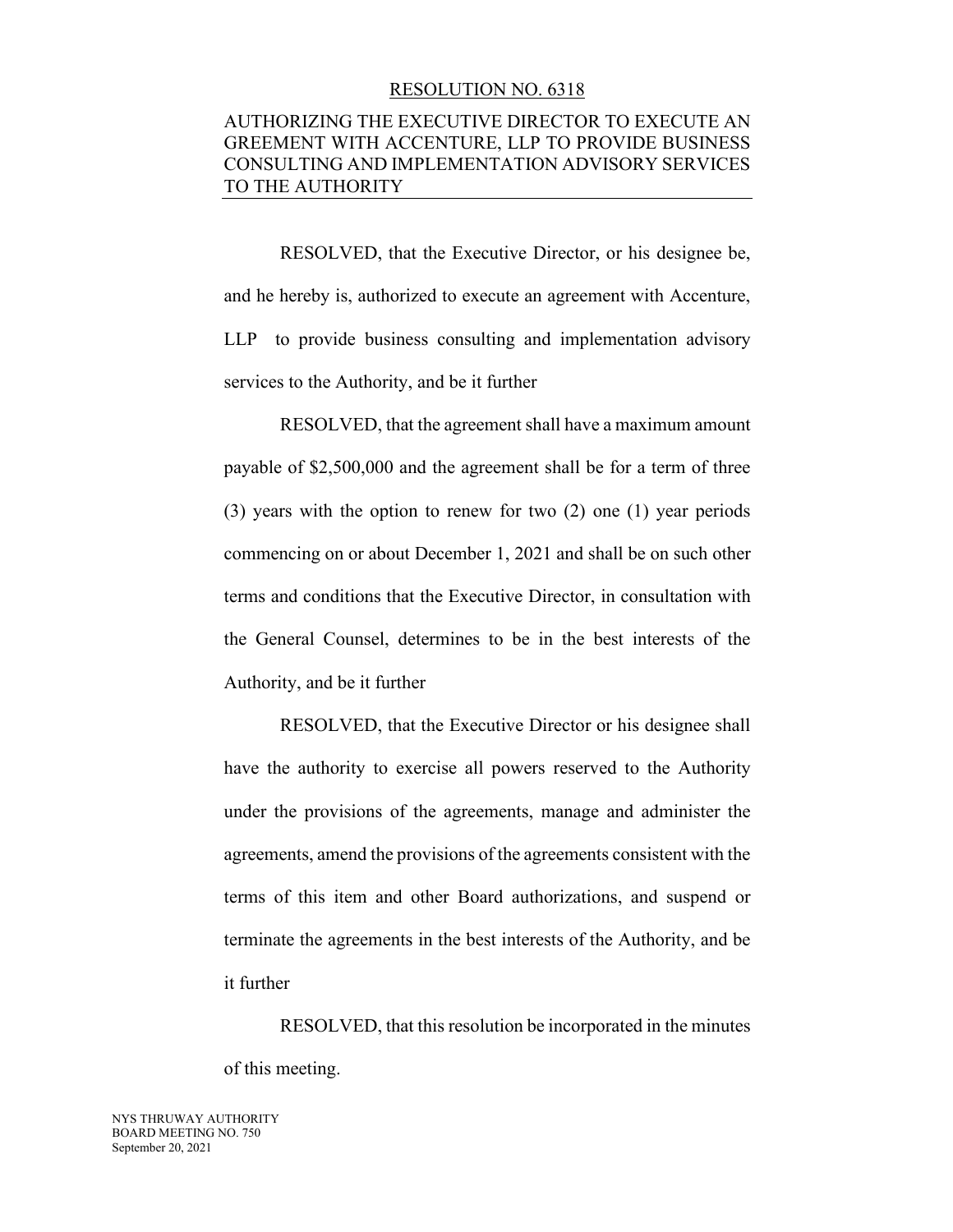**Item 7 by Jim Konstalid (Appendix G)**

# **Authorizing the Executive Director to Execute an Agreement with TRANSCOM, Inc. for Operation and Maintenance Support of the Travel Information – Measured Evaluated and Distribution Traffic System Detection**

Mr. Konstalid presented the resolution to Authorize the Executive Director to Execute an Agreement with TRANSCOM for Operation and Maintenance Support of the Travel Information - Measured Evaluated and Distribution Traffic System Detection.

Details of the discussion with Board Members are included in the audio recording of the meeting.

Upon motion duly made and seconded, the Board authorized the execution of the Executive Director to Execute an Agreement with TRANSCOM, Inc and adopted the following resolution:

### RESOLUTION NO. 6319

# AUTHORIZING THE EXECUTIVE DIRECTOR TO EXECUTE AN AGREEMENT WITH TRANSCOM, INC. FOR THE OPERATION AND MAINTENANCE SUPPORT OF THE TRAVEL INFORMATION – MEASURED EVALUATED AND DISTRIBUTION TRAFFIC DETECTION SYSTEM

RESOLVED, that the competitive procedures required by the

Thruway Authority Procurement Contracts Policy are waived and the Executive Director be, and hereby is, authorized to negotiate and execute an Agreement with TRANSCOM, Inc. for the operation and maintenance support of the Travel Information – Measured Evaluated and Distribution Traffic Detection System; and be it further

RESOLVED, that such Agreement will be for a term of five (5) years, shall have a maximum amount payable not to exceed \$80,000.00, and shall be on such other terms and conditions as the Executive Director and General Counsel determine to be in the best interest of the Authority; and be it further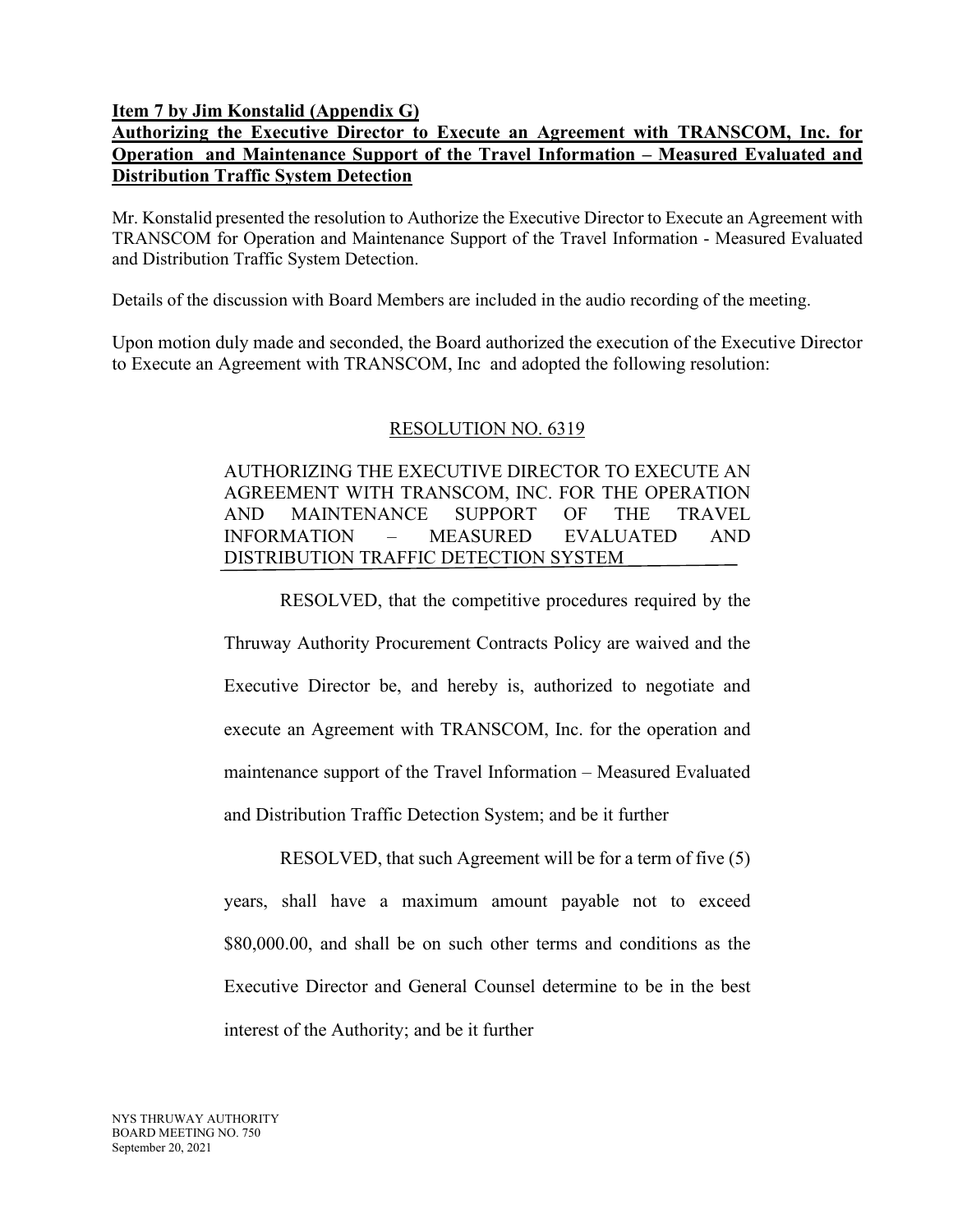RESOLVED, that Chief Financial Officer be, and hereby is,

authorized to charge expenditures for services rendered pursuant to

such Agreement to the Department of Maintenance and Operations

Budget; and be it further

RESOLVED, that this resolution be incorporated in the minutes

of this meeting.

# **Item 8 by Frank Hoare (Appendix H) Declaring Real Property Reference No. TA18-1, Located in the Town of Catskill and County of Greene, as Not Necessary for the Authority's Corporate Purposes and Authorizing the Sale Thereof**

Mr. Hoare presented the resolution to Declaring Real Property Reference No. TA18-1, Located in the Town of Catskill and County of Greene, as Not Necessary for the Authority's Corporate Purposes and Authorizing the Sale.

Details of the discussion with Board Members are included in the audio recording of the meeting.

Upon motion duly made and seconded, the Board authorized the Declaring Real Property Reference No. TA18-1, Located in the Town of Catskill and County of Greene, as Not Necessary for the Authority's Corporate Purposes and Authorizing the Sale and adopted the following resolution:

### RESOLUTION NO. 6320

# DECLARING REAL PROPERTY REFERENCE NO. TA18-1, LOCATED THE TOWN OF CATSKILL, COUNTY OF GREENE, AS NOT NECESSARY FOR THE AUTHORITY'S CORPORATE PURPOSES AND AUTHORIZING THE SALE THEREOF

RESOLVED, that the Board hereby finds, determines, and declares that all remaining right, title and interest in and to Real Property Reference No. TA18-1 (hereinafter, "Subject Property"), as shown and delineated on Exhibits I and II, attached hereto and made a part hereof, is not necessary for the Authority's corporate purposes and, therefore, available for disposal, and be it further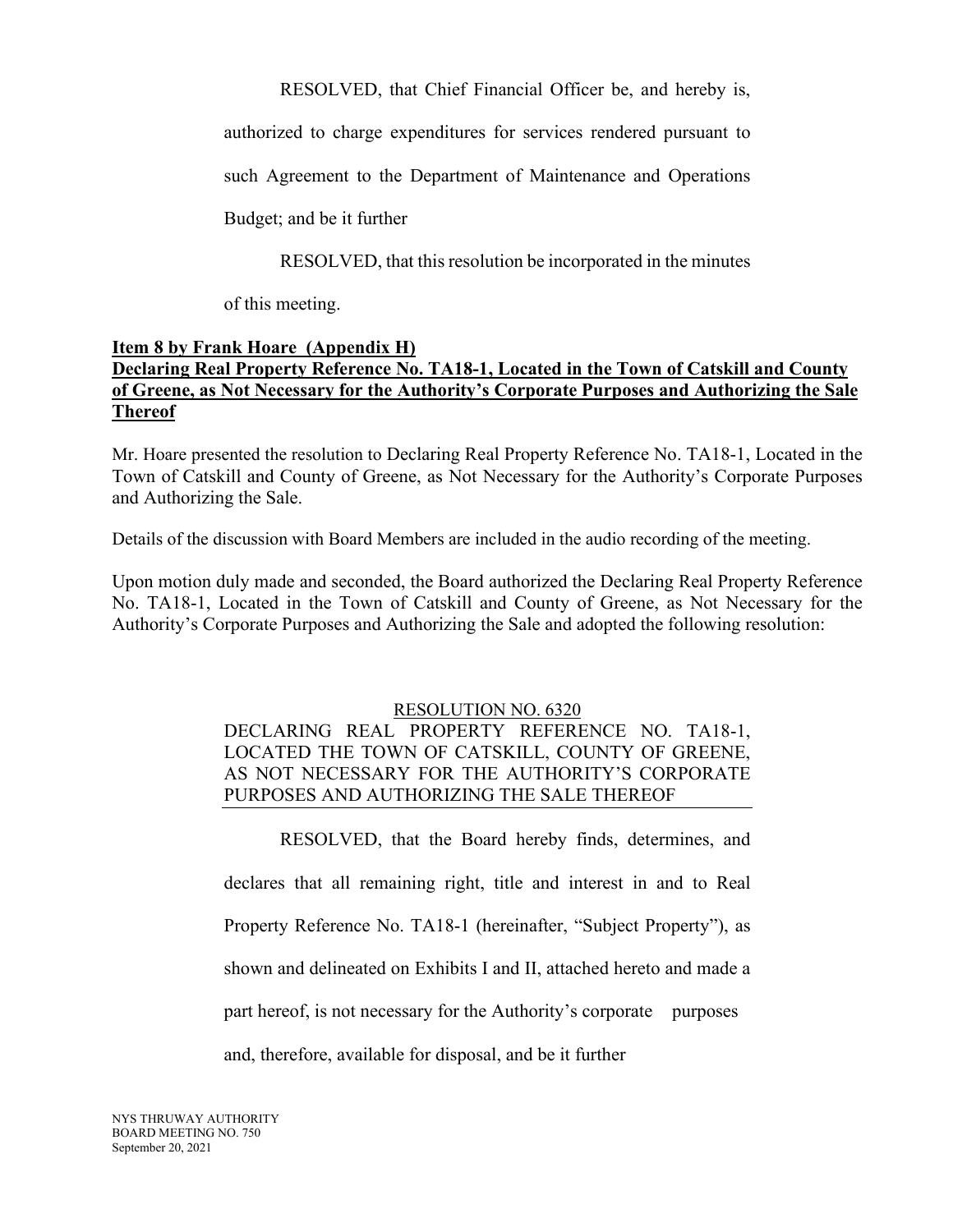RESOLVED, that the Subject Property be, and the same hereby is, authorized for conveyance to the County of Greene Section 2897, subsec. 6, par. c, subpar. iv., and be it further

RESOLVED, that such conveyance to the Applicant be predicated upon Applicant's payment of consideration in the amount of \$421,000, and be it further

RESOLVED, that the Executive Director, or his designee, be, and the same hereby is, authorized to execute an agreement for the sale of the Subject Property with the Applicant on the terms and conditions specified herein and other terms and conditions deemed by General Counsel to be in the Authority's best interest, and to take all necessary actions necessary to convey the Subject Property to the Applicant, and be it further

RESOLVED, that the recommendation regarding the environmental significance of this Board action (hereinafter, "recommendation"), pursuant to the State Environmental Quality Review Act (hereinafter, "SEQRA"), be, and the same hereby is, approved, and be it further

RESOLVED, that the Chief Engineer, or his designee, be, and the same hereby is, authorized to execute the SEQRA Short Environmental Assessment Form and SEQRA Negative Declaration, and to distribute any required documents on behalf of the Board relative to such adoption, and be it further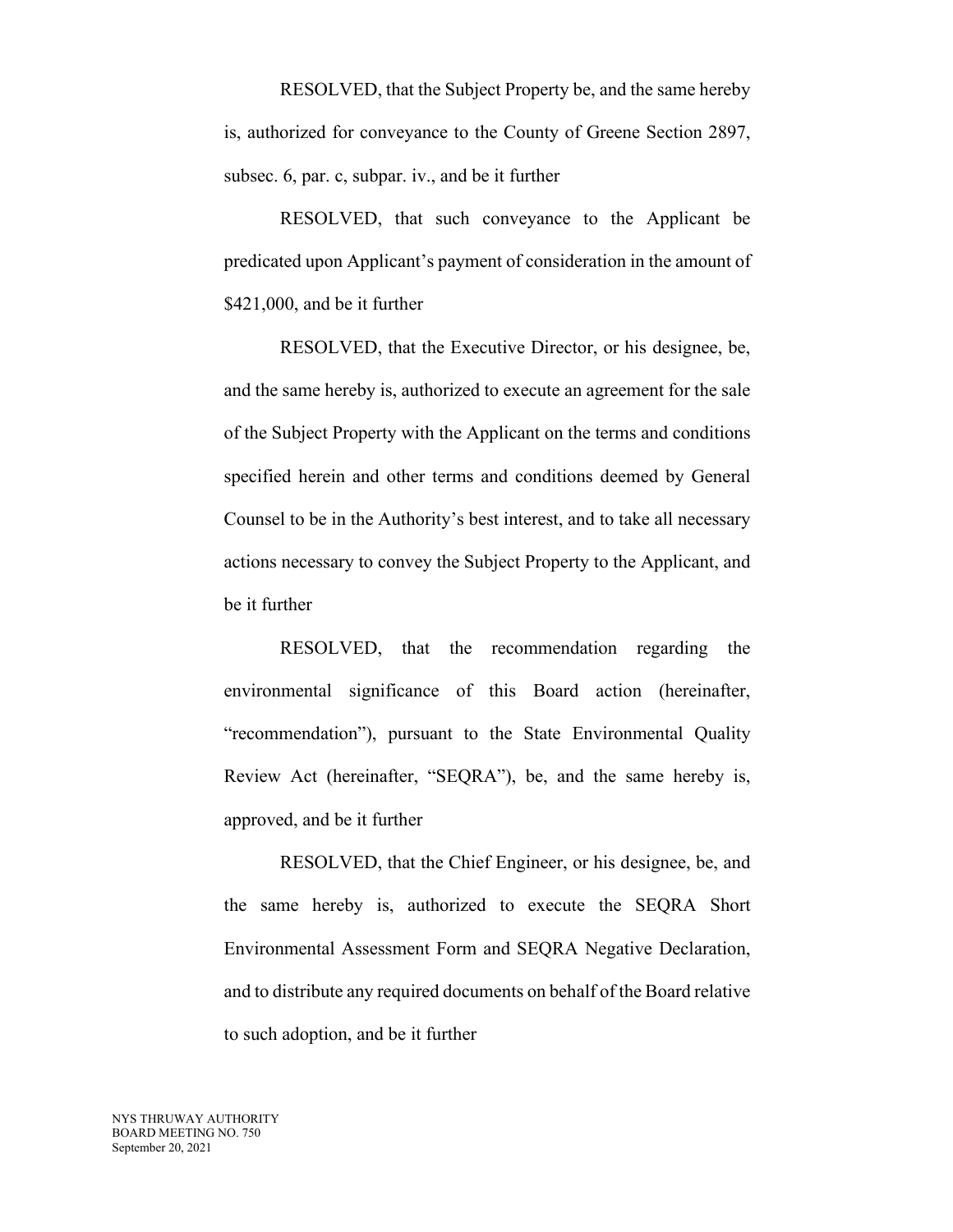### RESOLVED, that this resolution be incorporated in the minutes

of this meeting.

### **Item 9 by Frank Hoare (Appendix I) Declaring Real Property Reference No. TB19-1, Located in the Town of Victor and County of Ontario, as Not Necessary for the Authority's Corporate Purposes and Authorizing the Auction Thereof**

Mr. Hoare presented the resolution to Declaring Real Property Reference No. TB19-1, Located in the Town of Victor and County of Ontario, as Not Necessary for the Authority's Corporate Purposes and Authorizing the Auction.

Details of the discussion with Board Members are included in the audio recording of the meeting.

Upon motion duly made and seconded, the Board authorized the Declaring Real Property Reference No. TB19-1, Located in the Town of Victor and County of Ontario, as Not Necessary for the Authority's Corporate Purposes and Authorizing the Auction and adopted the following resolution:

# RESOLUTION NO. 6321

DECLARING REAL PROPERTY REFERENCE NO. TB19-1, LOCATED IN THE TOWN OF VICTOR AND COUNTY OF ONTARIO, AS NOT NECESSARY FOR THE AUTHORITY'S CORPORATE PURPOSES AND AUTHORIZING THE AUCTION THEREOF

RESOLVED, that the Board hereby finds, determines and declares that all remaining right, title and interest in and to Real Property Reference No. TB19-1 (hereinafter, "Subject Property"), as shown and delineated on Exhibits I and II attached hereto and made a part hereof, is not necessary for the Authority's corporate purposes and, therefore, available for auction; and be it further

RESOLVED, that the Executive Director, or his designee(s), be and the same herby is/are, authorized to conduct a public auction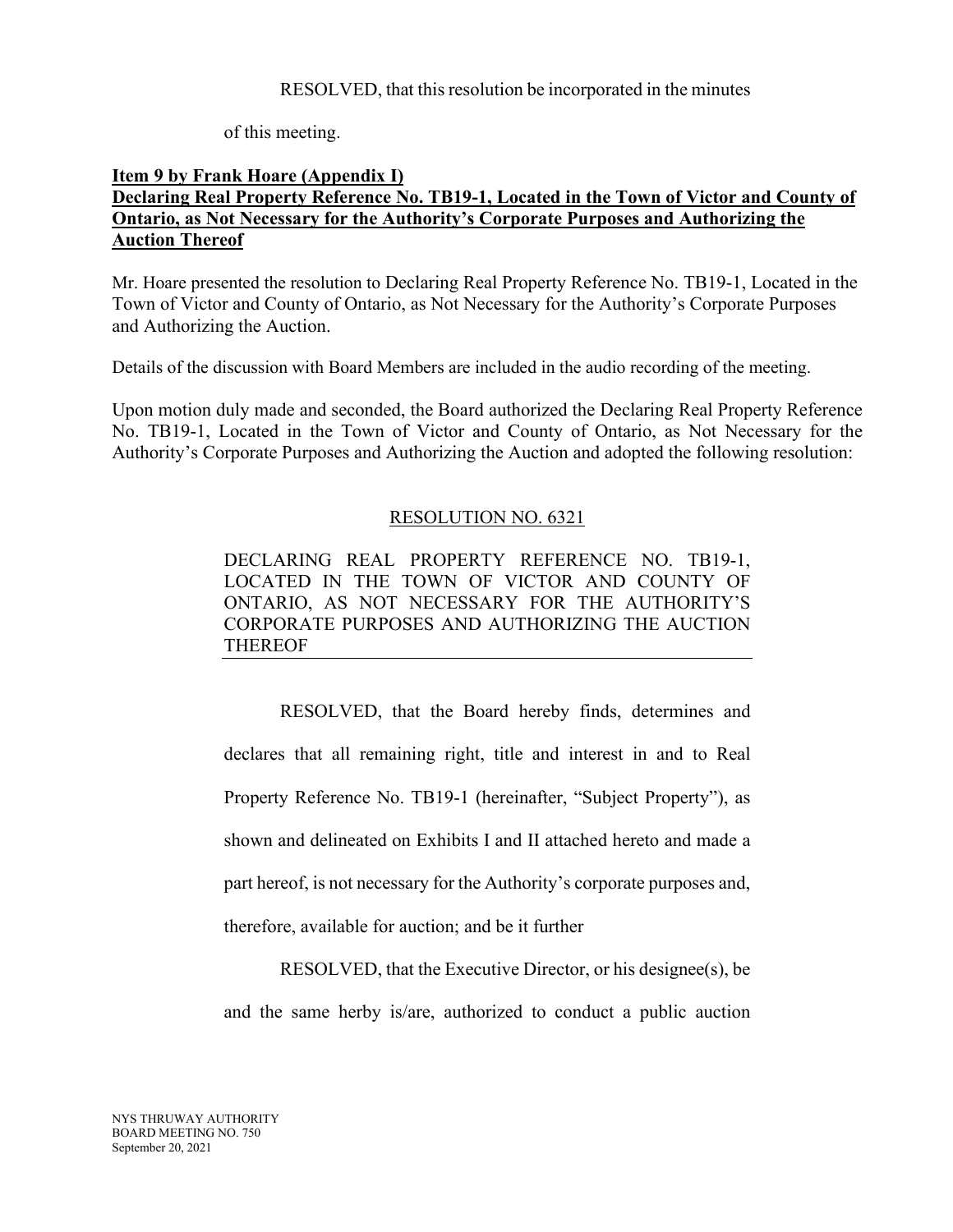(hereinafter, "Auction") of the Property at a minimum-bid amount of \$180,000 (hereinafter, "Minimum Bid"); and be it further

RESOLVED, that the Executive Director be, and the same hereby is, authorized to accept the highest bid that meets or exceeds the Auction's Minimum Bid, to memorialize such acceptance via the execution of an agreement for the sale of real property with the highest bidder on terms and conditions deemed by General Counsel to be in the Authority's best interest, and to convey the Subject Property to such highest bidder; and be it further

RESOLVED, that the Chief Engineer, or his designee, be and the same hereby is, authorized to execute the SEQRA Short Environmental Assessment form and SEQRA Negative Declaration, and to distribute any required documents on behalf of the Board relative to such adoption; and be it further

RESOLVED, that the Executive Director, Chief Engineer, Chief Operating and Financial Officer, and General Counsel be, and the same hereby are, authorized to take all steps necessary to implement this Board action; and be it further

RESOLVED, that this resolution be incorporated in the minutes of this meeting.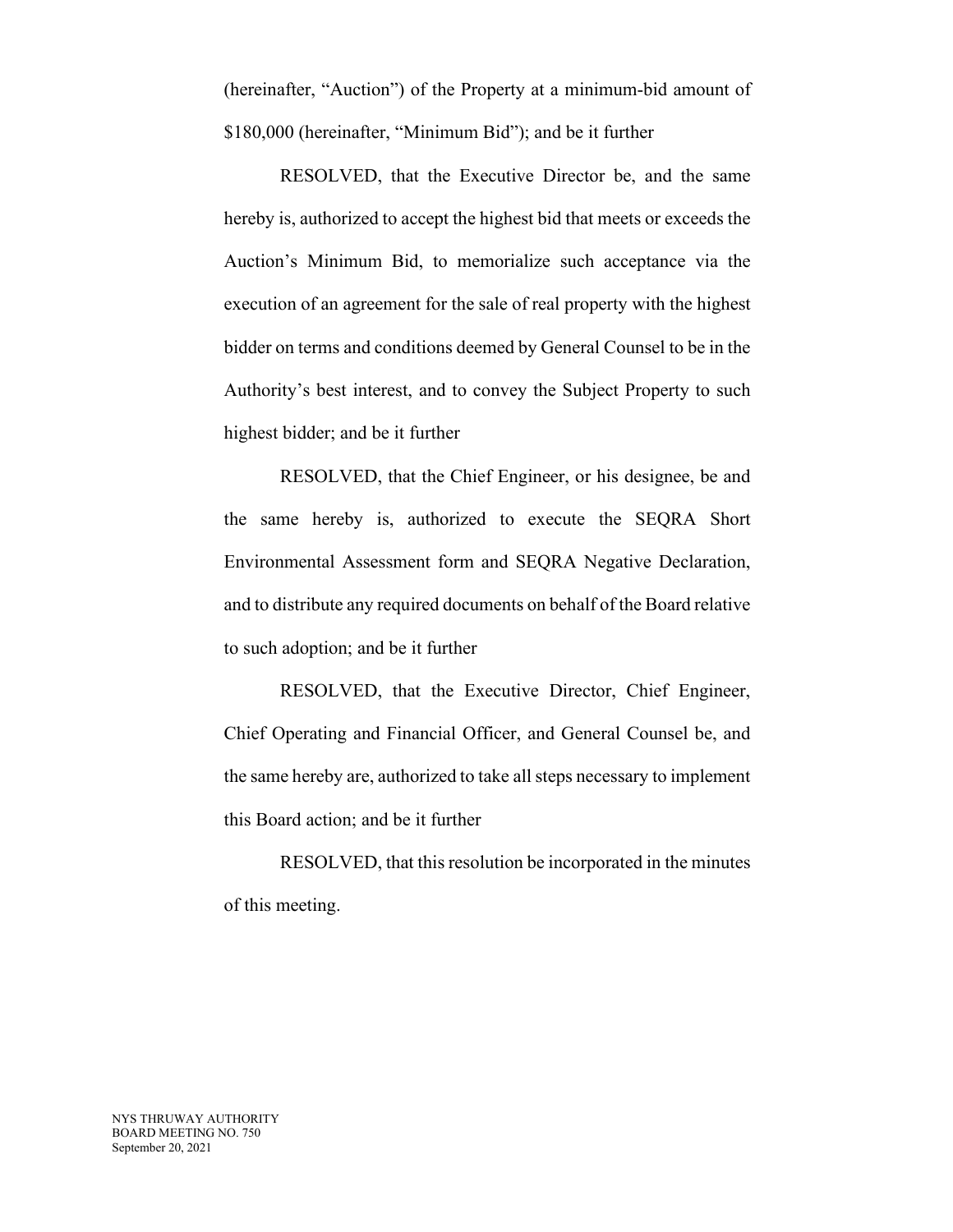**Item 10 by Frank Hoare (Appendix J)**

# **Additional Extension of Authorization Granted Under Resolution Nos. 6131 and 6211 Relative to the Transfer of Full Jurisdiction Over Real Property Reference No. TB16-1 to the New York State Department of Transportation**

Mr. Hoare presented the resolution for Additional Extension of Authorization Granted Under Resolution Nos. 6131 and 6211 Relative to the Transfer of Full Jurisdiction Over Real Property Reference No. TB16-1 to the New York State Department of Transportation.

Details of the discussion with Board Members are included in the audio recording of the meeting.

Upon motion duly made and seconded, the Board authorized Additional Extension of Authorization Granted Under Resolution Nos. 6131 and 6211 Relative to the Transfer of Full Jurisdiction Over Real Property Reference No. TB16-1 to the New York State Department of Transportation and adopted the following resolution:

### RESOLUTION NO.6322

ADDITIONAL EXTENSION OF AUTHORIZATION GRANTED UNDER RESOLUTION NO. 6131 AND 6211 RELATIVE TO THE TRANSFER OF JURISDICTION OVER REAL PROPERTY REFERENCE NO. TB16-1 TO THE NEW YORK STATE DEPARTMENT OF TRANSPORTATION

RESOLVED, that the Authority Board hereby extends its

authorization previously granted under Resolution Nos. 6131 and 6211

through September 20, 2022; and be it further

RESOLVED, that this resolution be incorporated in the minutes

of this meeting.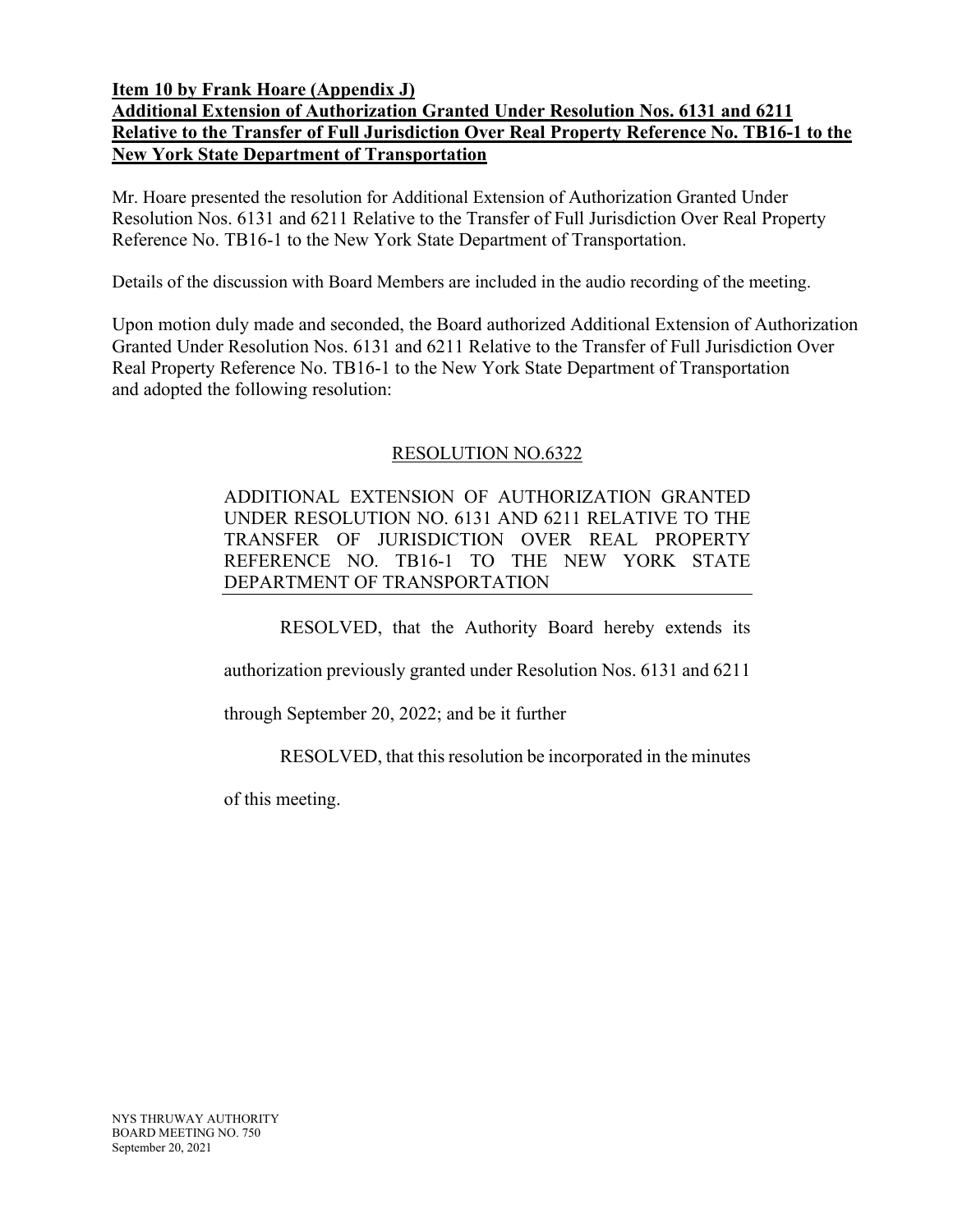**Item 11 by Frank Hoare (Appendix K)** 

# **Declaring Partial Jurisdiction Over Title Real Property Reference No. TN21-3, Located in the Town of New Paltz and County of Ulster, as Not Necessary for the Authority's Corporate Purposes; and Consenting to the Transfer of Such Jurisdiction to the New York State Department of Transportation**

Mr. Hoare presented the resolution Declaring Partial Jurisdiction Over Title Real Property Reference No. TN21-3, Located in the Town of New Paltz and County of Ulster, as Not Necessary for the Authority's Corporate Purposes; and Consenting to the Transfer of Such Jurisdiction to the New York State Department of Transportation.

. Details of the discussion with Board Members are included in the audio recording of the meeting.

Upon motion duly made and seconded, the Board authorized Declaring Partial Jurisdiction Over Title Real Property Reference No. TN21-3, Located in the Town of New Paltz and County of Ulster, as Not Necessary for the Authority's Corporate Purposes; and Consenting to the Transfer of Such Jurisdiction to the New York State Department of Transportation and adopted the following resolution:

# RESOLUTION NO. 6323

DECLARING PARTIAL JURISDICTION OVER TITLE TO REAL PROPERTY REFERENCE NO. TN21-3, LOCATED IN THE TOWN OF NEW PALTZ AND COUNTY OF ULSTER, AS NOT NECESSARY FOR THE AUTHORITY'S CORPORATE PURPOSES; AND CONSENTING TO THE TRANSFER OF SUCH JURISDICTION TO THE NEW YORK STATE DEPARTMENT OF TRANSPORTATION

RESOLVED, that partial jurisdiction over title in and to certain real property designated as Real Property Reference No. TN21-3 (hereinafter, "Subject Property") and shown on, and described in Exhibit I attached hereto and made a part hereof, is hereby found to be not necessary for the Authority's corporate purposes, and be it further

RESOLVED, that, pursuant to New York Public Lands Law § 3, subd. 4, and without any monetary consideration to be given by any party to the other, a partial transfer of jurisdiction over title in and to Real Property Reference No. TN21-3 (hereinafter, "TJ") from the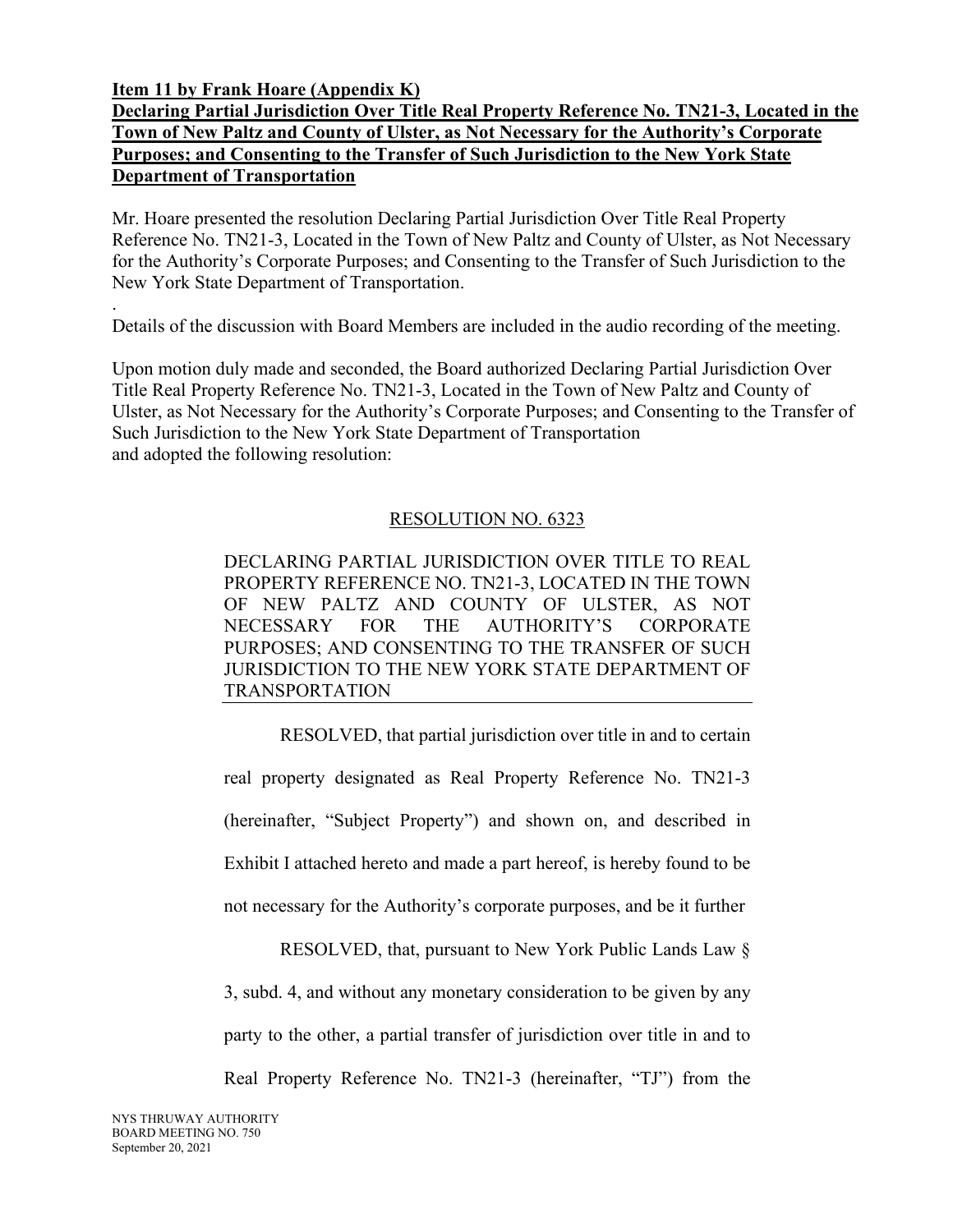Authority to the New York State Department of Transportation (hereinafter, "NYSDOT") be, and the same hereby is, authorized and be it further

RESOLVED, that the TJ to NYSDOT shall be subject to the provisions of a mutually acceptable interagency agreement between the Authority and NYSDOT (hereinafter, "Agreement"), as described in this agenda item, to be executed by and between the parties that will address responsibilities and accommodation related to maintenance, access and other various issues with respect to of joint jurisdiction over the Subject Property, and be it further

RESOLVED, that the TJ and Agreement shall be subject to such other legal, financial, operational, engineering and other provisions as may be deemed by the Executive Director, Chief Engineer, Chief Financial Officer, Director of Maintenance and Operations and General Counsel, to be in the best interest of the Authority and consistent with the terms of this agenda item, and be it further

RESOLVED, that the Executive Director, Chief Engineer, Chief Financial Officer, Director of Maintenance and Operations and General Counsel be, and the same hereby are, authorized to take all steps necessary to implement this board action, and be it further

RESOLVED, that the Executive Director, or his designee, be, and he hereby is, authorized to execute the Agreement and all other documents necessary to consummate the TJ, and be it further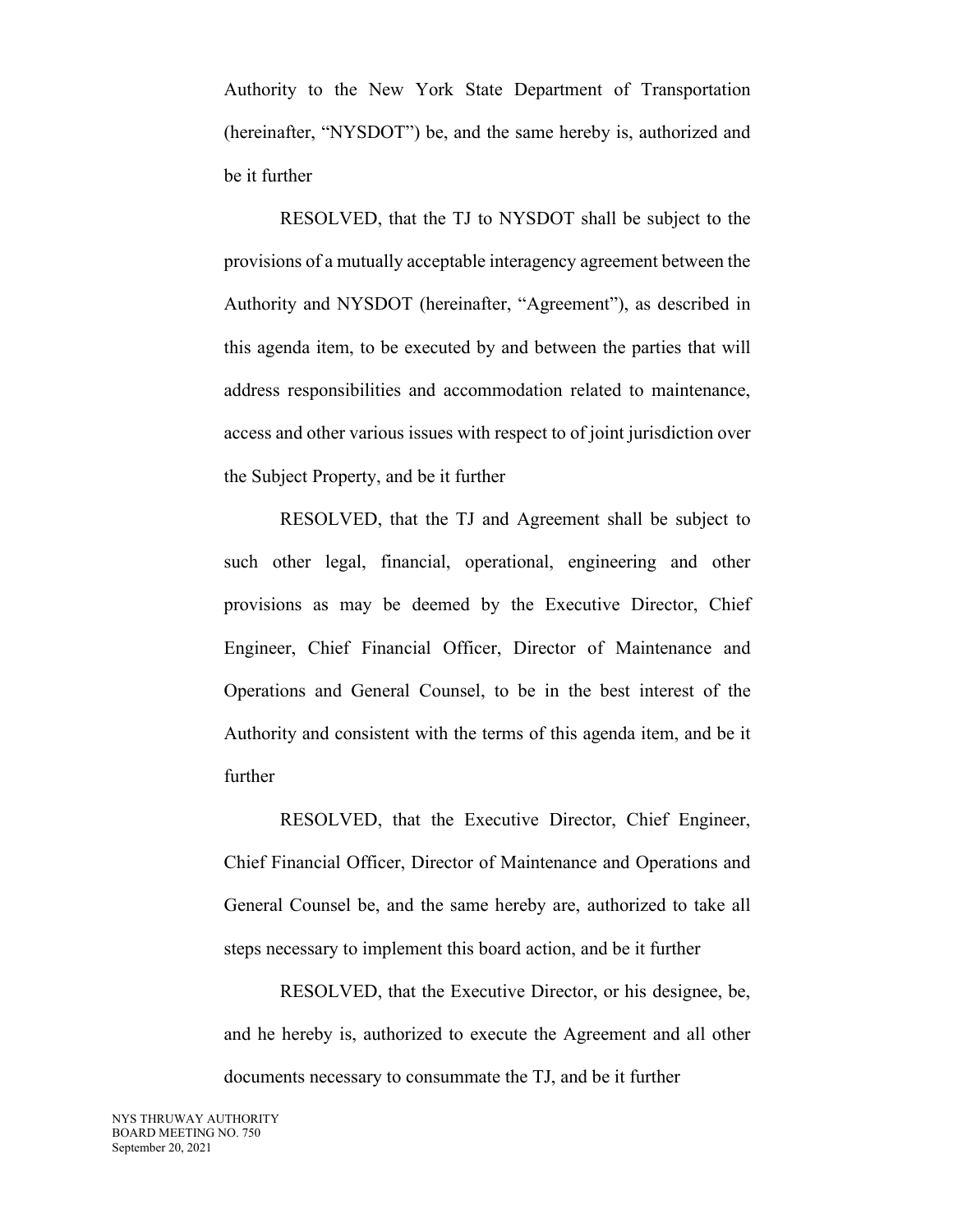of this meeting.

# **Item 12 by Frank Hoare (Appendix L)**

# **Declaring Partial Jurisdiction Over Title to Real Property Reference No. TA19-1, Located in the City of Kingston and County of Ulster, as Not Necessary for the Authority's Corporate Purposes; and Consenting to the Transfer of Such Jurisdiction to the New York State Department of Transportation**

Mr. Hoare presented the resolution Declaring Partial Jurisdiction Over Title to Real Property Reference No. TA19-1, Located in the City of Kingston and County of Ulster, as Not Necessary for the Authority's Corporate Purposes; and Consenting to the Transfer of Such Jurisdiction to the New York State Department of Transportation.

Details of the discussion with Board Members are included in the audio recording of the meeting.

Upon motion duly made and seconded, the Board authorized the execution of the agreement and adopted the following resolution:

# RESOLUTION NO. 6324

DECLARING PARTIAL JURISDICTION OVER TITLE TO REAL PROPERTY REFERENCE NO. TA19-1, LOCATED IN THE CITY OF KINGSTON AND COUNTY OF ULSTER, AS NOT NECESSARY FOR THE AUTHORITY'S CORPORATE PURPOSES; AND CONSENTING TO THE TRANSFER OF SUCH JURISDICTION TO THE NEW YORK STATE DEPARTMENT OF TRANSPORTATION

RESOLVED, that partial jurisdiction over title in and to certain

real property designated as Real Property Reference No. TA19-1 (hereinafter, "Subject Property") and shown on, and described in Exhibits I and II attached hereto and made a part hereof, is hereby found to be not necessary for the Authority's corporate purposes, and be it further

RESOLVED, that, pursuant to New York Public Lands Law §

3, subd. 4, and without any monetary consideration to be given by any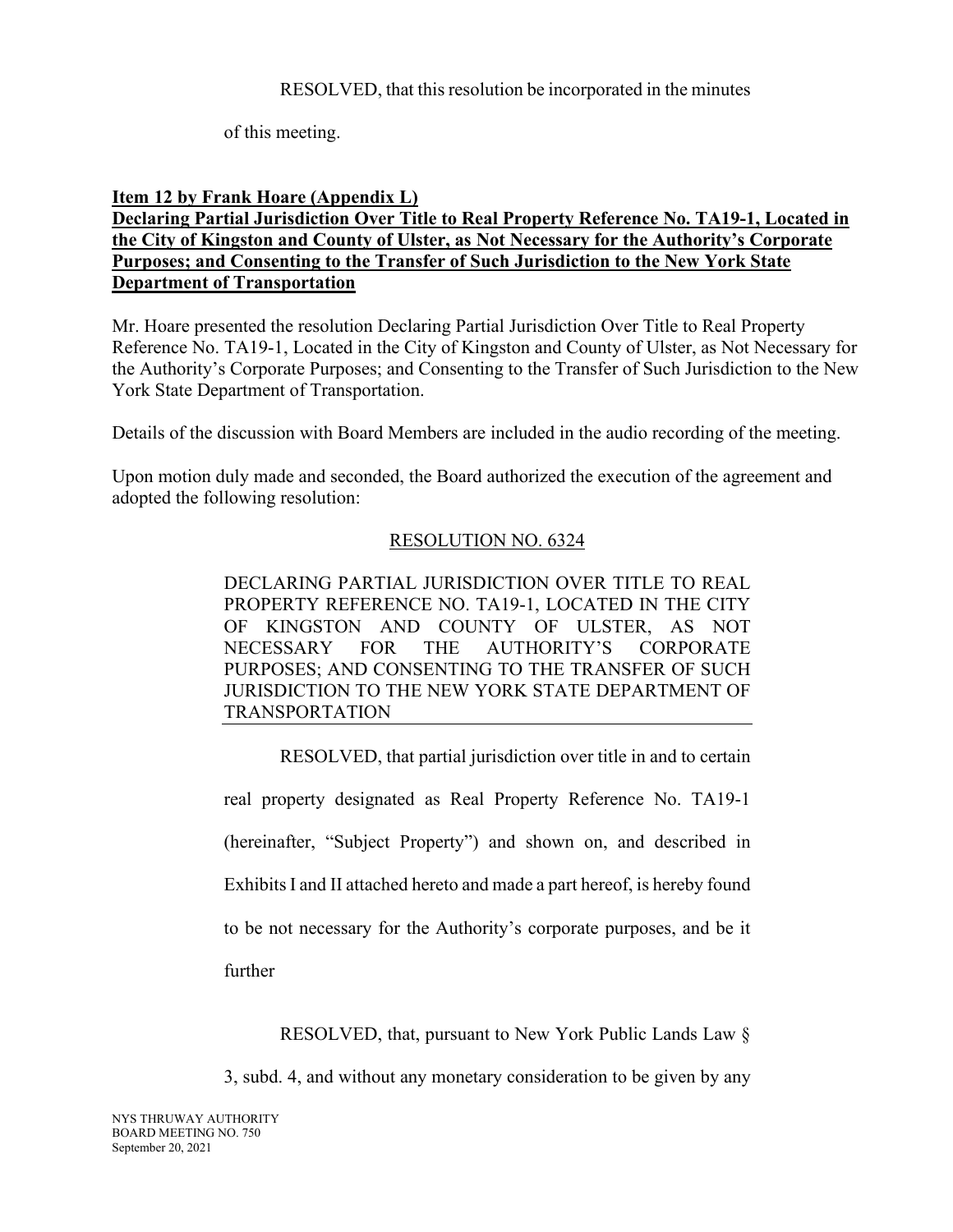party to the other, a partial transfer of jurisdiction over title in and to Real Property Reference No. TA19-1 (hereinafter, "TJ") from the Authority to the New York State Department of Transportation (hereinafter, "NYSDOT") be, and the same hereby is, authorized and be it further

RESOLVED, that the TJ to NYSDOT shall be subject to the provisions of a mutually acceptable interagency agreement between the Authority and NYSDOT (hereinafter, "Agreement"), as described in this agenda item, to be executed by and between the parties that will address responsibilities and accommodation related to maintenance, access and other various issues with respect to the joint jurisdiction over the Subject Property; and be it further

RESOLVED, that the TJ and Agreement shall be subject to such other legal, financial, operational, engineering and other provisions as may be deemed by the Executive Director, Chief Engineer, Chief Financial Officer, Director of Maintenance and Operations and General Counsel, to be in the best interest of the Authority and consistent with the terms of this agenda item, and be it further

RESOLVED, that the Executive Director, Chief Engineer, Chief Financial Officer, Director of Maintenance and Operations and General Counsel be, and the same hereby are, authorized to take all steps necessary to implement this board action, and be it further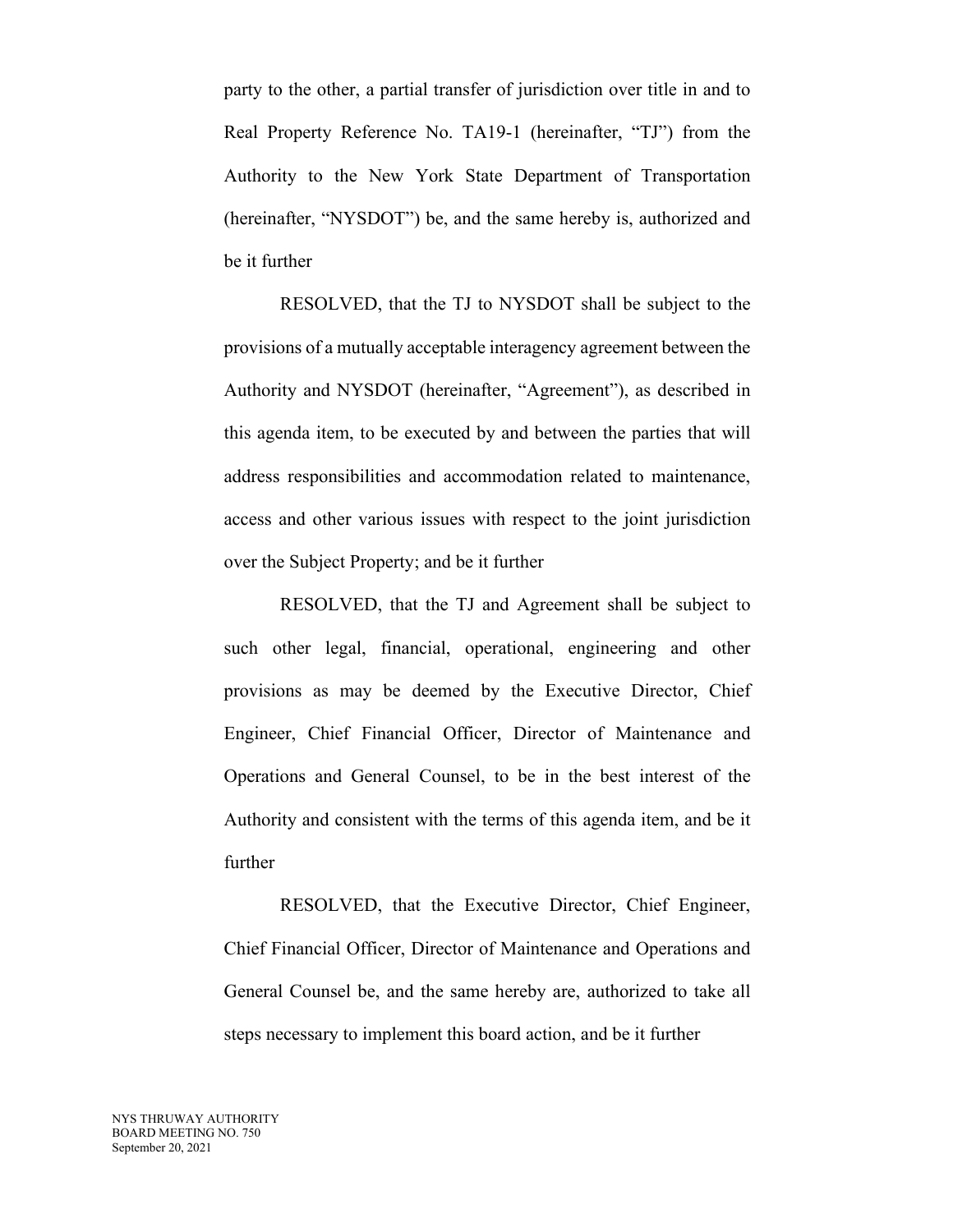RESOLVED, that the Executive Director, or his designee, be,

and he hereby is, authorized to execute the Agreement and all other

documents necessary to consummate the TJ, and be it further

RESOLVED, that this resolution be incorporated in the minutes

of this meeting.

# **Item 13 by Tim Bonney (Appendix M) Authorization for Agreements with Telecommunications Providers for the Use of the New York State Thruway Authority's Fiber Optic System**

Mr. Bonney presented the resolution Authorization for Agreements with Telecommunications Providers for the Use of the New York State Thruway Authority's Fiber Optic System.

Details of the discussion with Board Members are included in the audio recording of the meeting.

Upon motion duly made and seconded, the Board authorized the execution of the agreement and adopted the following resolution:

### RESOLUTION NO. 6325

AUTHORIZING AGREEMENTS WITH VARIOUS TELECOMMUNICATIONS PROVIDERS FOR THE USE OF THE NEW YORK STATE THRUWAY AUTHORITY'S FIBER OPTIC SYSTEM

RESOLVED, that agreements with the telecommunications providers set forth in this agenda item for the use and maintenance of the Authority's fiber optic system on the terms and conditions contained in the agenda item and such other terms as are deemed to be in the best interest of the Authority by the Acting Chief Information Officer, the General Counsel and the Chief Financial Officer, be, and hereby are, authorized, and be it further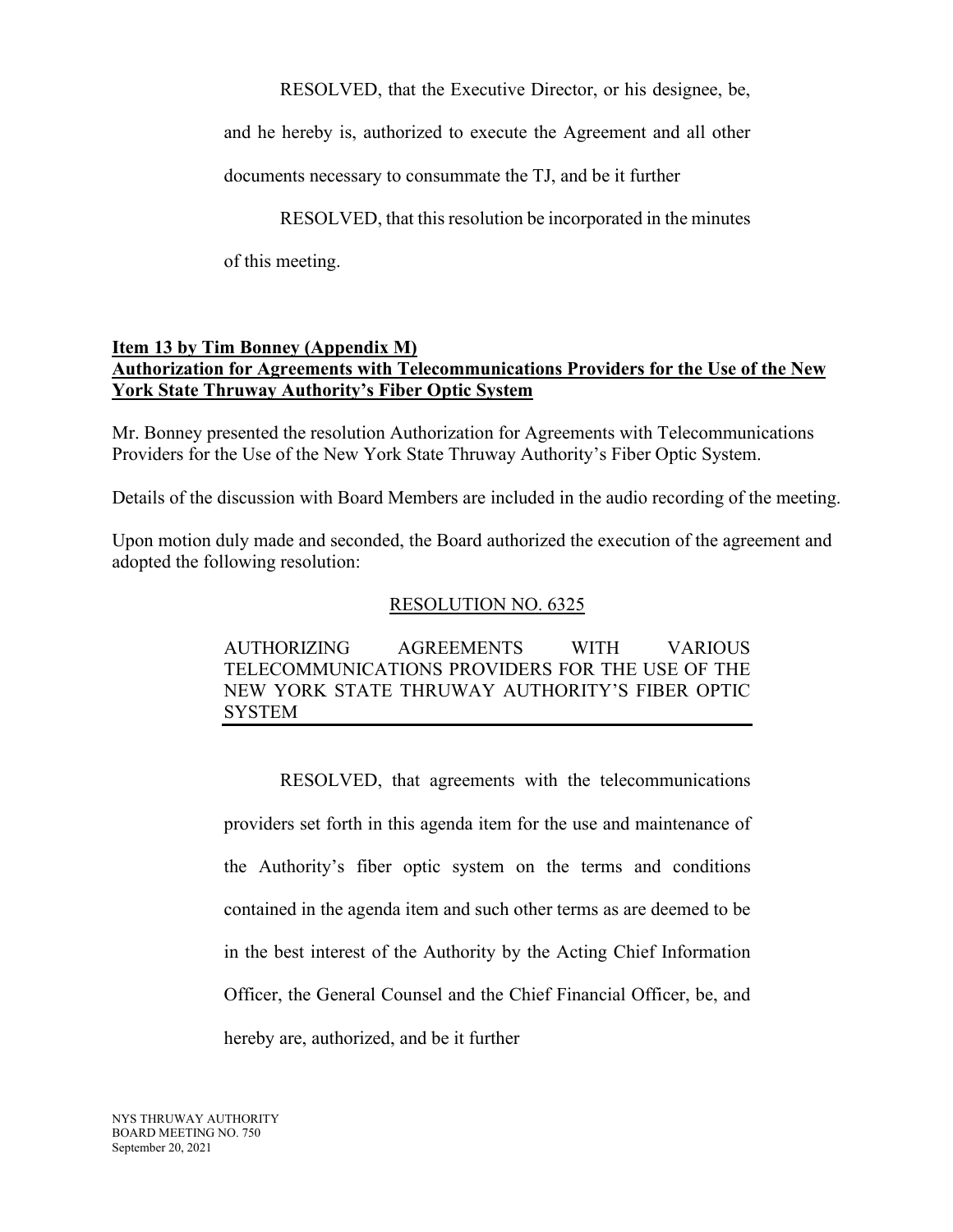RESOLVED, that the Executive Director or his designee be, and hereby is, authorized to execute such agreements and any associated documentation; and be it further

RESOLVED, that the Executive Director or his designee, shall have the authority to exercise all powers reserved to the Authority under the provisions of the agreements, manage and administer the agreements, amend the provisions of the agreements consistent with the terms of this item and other Board authorizations and suspend or terminate the agreements in the best interests of the Authority; and be it further

RESOLVED, that the Acting Chief Information Officer ("CIO") and CIO, shall be, and hereby is, authorized to undertake review and make all necessary decisions pursuant to the State Environmental Quality Review Act ("SEQRA") with relation to activities necessary to support the agreements and any future agreements relative to any use of the Authority's Fiber Optic System, and is authorized to execute the SEQRA documentation and to publish and distribute any required documents; and be it further

RESOLVED, that this resolution be incorporated in full in the minutes of this meeting.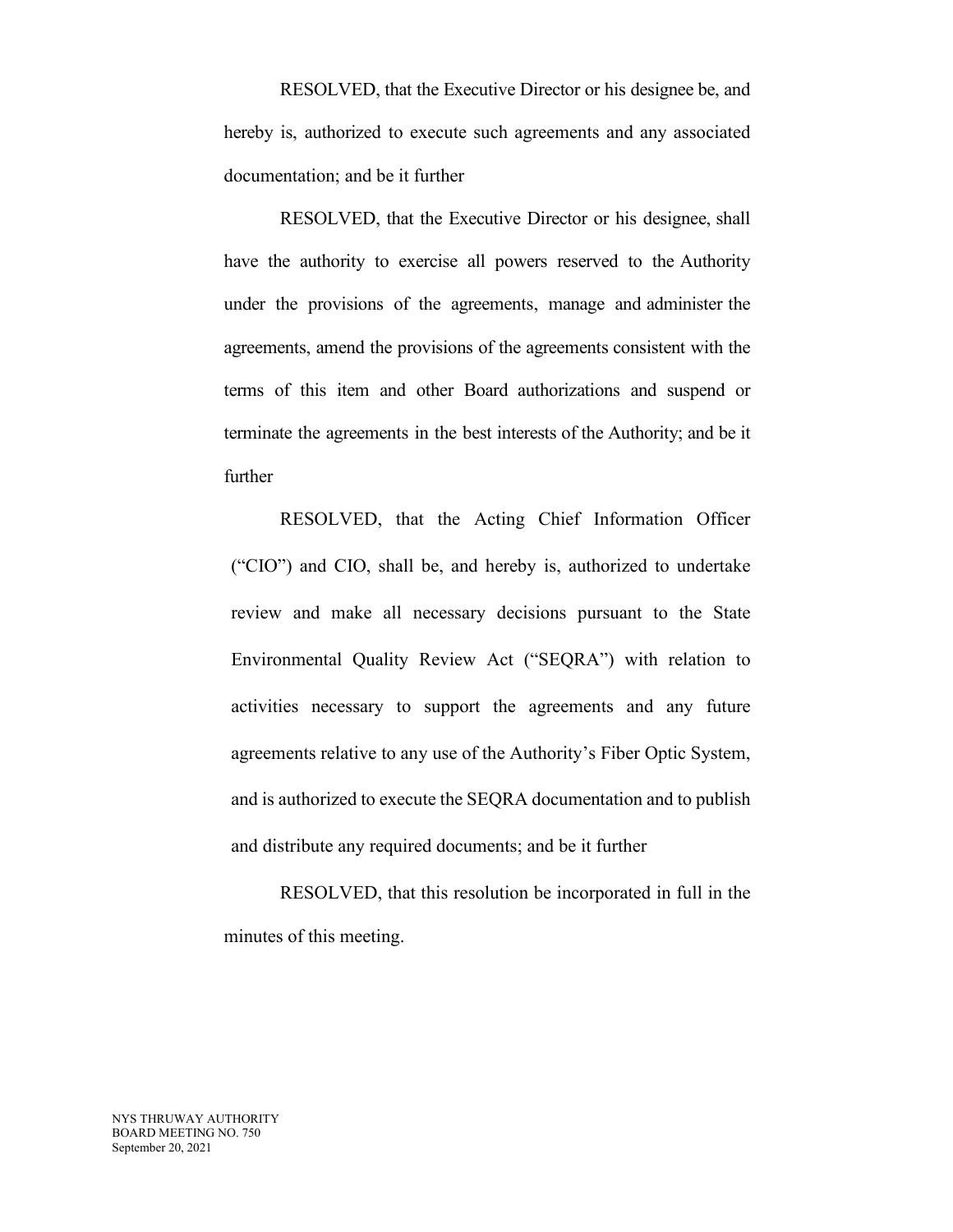### **Item 14 by Rich Lee (Appendix N) Term Agreements for Bridge and Highway Design Support Services – All Divisions**

Mr. Lee presented the resolution seeking to Authorize the Execution of Term Agreements for Bridge and Highway Design Support Services – All Divisions.

 Details of the presentation and discussion with Board Members are included in the video recording of the meeting.

Upon motion duly made and seconded, the Board authorized the execution of the agreements and adopted the following resolution:

# RESOLUTION NO. 6326

AUTHORIZING THE EXECUTION OF AGREEMENT D214817; D214828; D214829 & D214830 WITH PARSONS TRANSPORTATION GROUP OF NEW YORK, INC. LABELLA ASSOCIATES, D.P.C ; CHA CONSULTING, INC. AND STANTEC CONSULTING SERVICES, Inc. RESPECTIVELY

RESOLVED, that the Chief Engineer, or his designee, be, and he hereby is, authorized to execute agreements (D214817, D214828, D214829 & D214830) with Parsons Transportation Group of New York, Inc. LaBella Associates, D.P.C ; CHA Consulting, Inc. and Stantec Consulting Services, Inc. respectively, as listed in Exhibit A, attached hereto respectively, provided that sufficient funding has been identified to complete services for the projects through these agreements, with the Maximum Amount Payable of each of the agreements not to exceed the amount shown in the attached respective Exhibit A, and such agreements shall be on such other terms and conditions as the Chief Engineer, in consultation with the General Counsel, determines to be in the best interest of the Authority, and be it further

RESOLVED, that the Chief Engineer or his designees shall have the authority to exercise all powers reserved to the Authority under the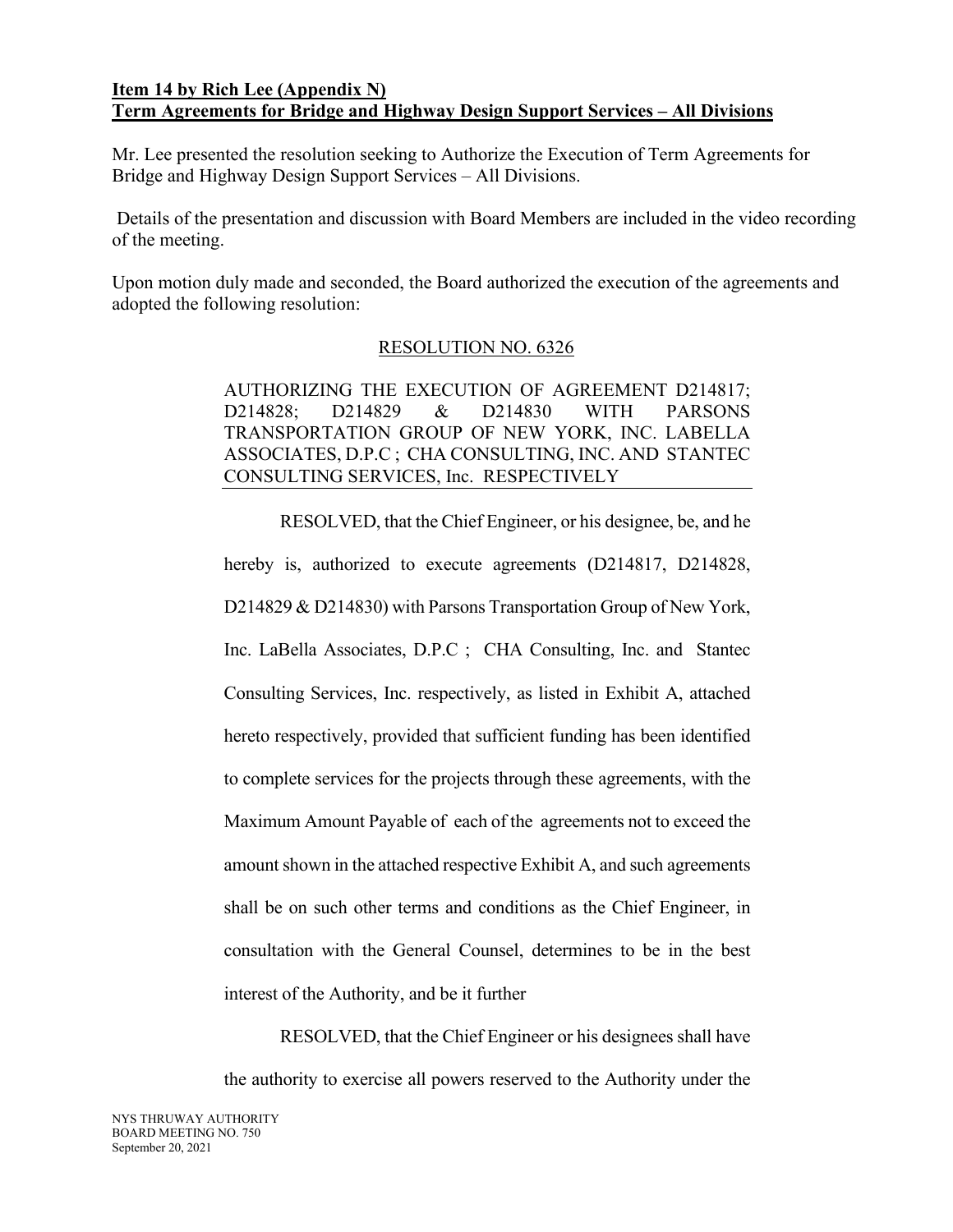provisions of the agreements, manage and administer the agreements,

amend the provisions of the agreements consistent with the terms of this

Item and in accordance with the 2021 Contracts Program Resolution and

other Board authorizations, and suspend or terminate the agreements in

the best interest of the Authority, and be it further

RESOLVED, that this resolution be incorporated in the minutes

of this meeting.

### **Item 15 by Rich Lee (Appendix 0) Term Agreements for Construction Inspection Support Services – All Divisions**

Mr. Lee presented the resolution seeking to Authorize Term Agreements for Construction Inspection Support Services – All Divisions.

Details of the presentation and discussion with Board Members are included in the video recording of the meeting.

Upon motion duly made and seconded, the Board authorized the execution of the agreements and adopted the following resolution:

# RESOLUTION NO. 6327

AUTHORIZING THE EXECUTION OF AGREEMENT D214831; D214832; D214833; D214834; D214835; D214836; D214837; D214838; D214839; D214840 & D214841 WITH HARDESTY & HANOVER, LLC; LIRO ENGINEERS, INC.; NV5 NEW YORK – ENGINEERS, ARCHITECTS, LANDSCAPE ARCHITECTS AND SURVEYORS; HENNINGSON DURHAM & RICHARDSON ARCHITECTURE AND ENGINEERING, P.C.; M & J ENGINEERING, P.C.; PRUDENT ENGINEERING, LLP; BARTON & LOGUIDICE, D.P.C.; POPLI, ARCHITECTURE + ENGINEERING, & L.S., DPC; NUSSBAUMER & CLARKE, INC., URBAN ENGINEERS OF NEW YORK, D.P.C., & BERGMANN ASSOCIATES, ARCHITECTS, ENGINEERING, LANDSCAPE ARCHITECTS & SURVEYORS, D.P. RESPECTIVELY

RESOLVED, that the Chief Engineer or his designee, be, and he

hereby is, authorized to execute agreements (D214831; D214832;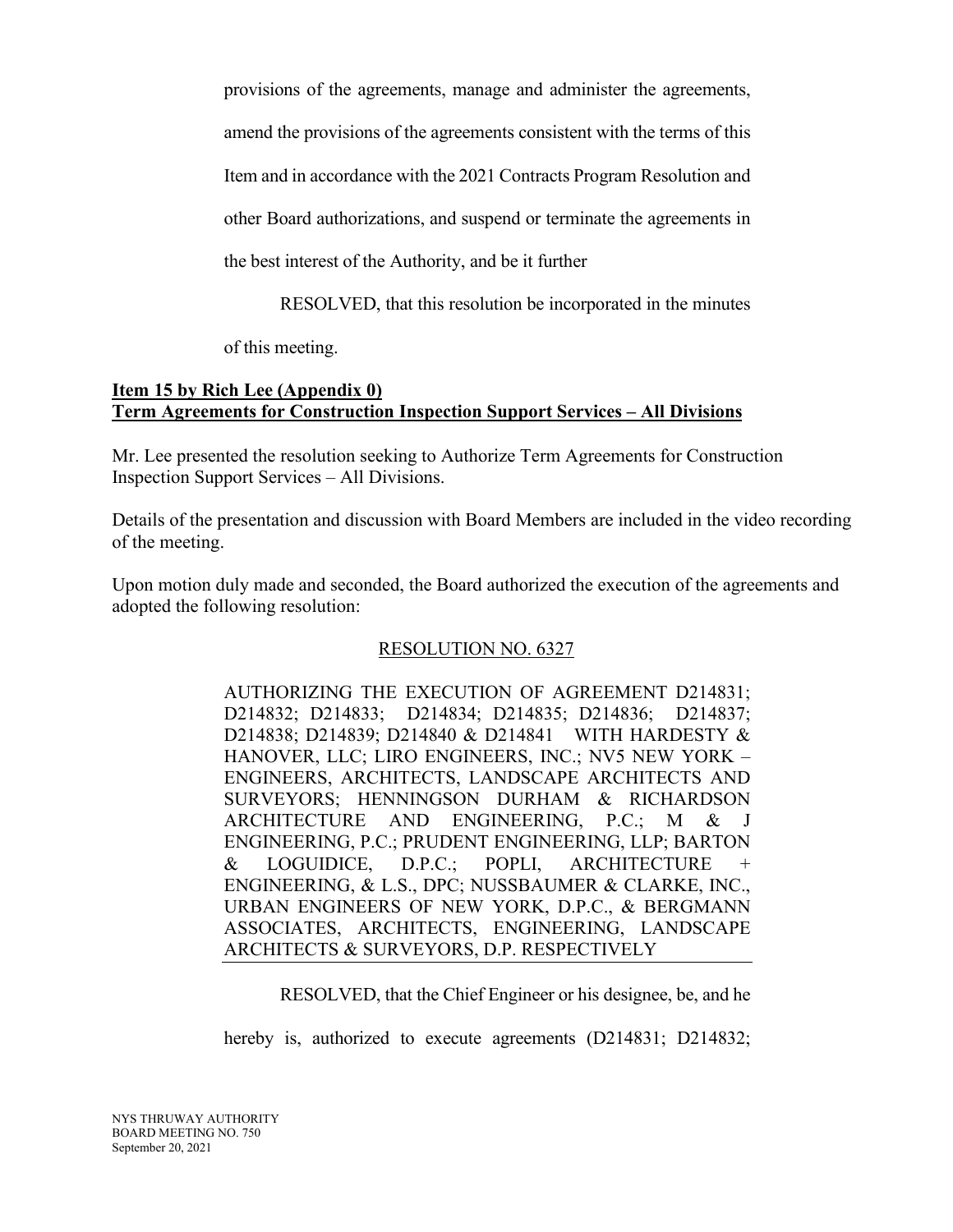D214833; D214834; D214835; D214836; D214837; D214838; D214839; & D214840 & D214841) with Hardesty & Hanover, LLC; LiRo Engineers, Inc.; NV5 New York – Engineers, Architects, Landscape Architects and Surveyors; Henningson Durham & Richardson Architecture and Engineering, P.C.; M & J Engineering, P.C.; Prudent Engineering, LLP; Barton & Loguidice, D.P.C.; Popli, Architecture + Engineering, & L.S., DPC; Nussbaumer & Clarke, Inc.; Urban Engineers of New York, D.P.C., & Bergmann Associates, Architects, Engineering, Landscape Architects & Surveyors, D.P, respectively, as listed in Exhibit A, attached hereto respectively, provided that sufficient funding has been identified to complete services for the projects through these agreements, with the Maximum Amount Payable of each of the agreements not to exceed the amount shown in the attached respective Exhibit A, and such agreements shall be on such other terms and conditions as the Chief Engineer, in consultation with the General Counsel, determines to be in the best interest of the Authority, and be it further

RESOLVED, that the Chief Engineer or his designees shall have the authority to exercise all powers reserved to the Authority under the provisions of the agreements, manage and administer the agreements, amend the provisions of the agreements consistent with the terms of this Item and in accordance with the 2021 Contracts Program Resolution and other Board authorizations, and suspend or terminate the agreements in the best interest of the Authority, and be it further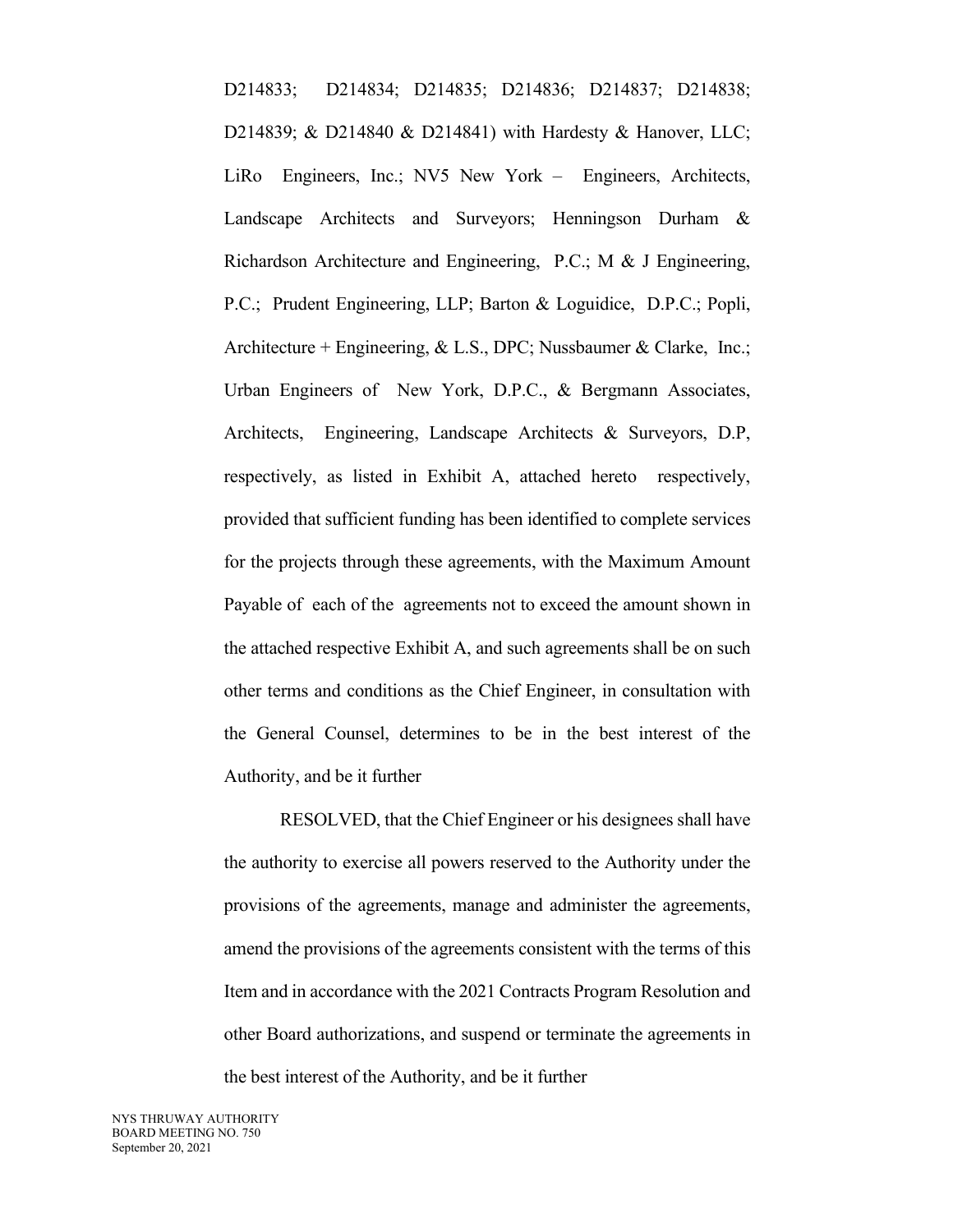of this meeting.

### **Item 16 by Rich Lee (Appendix P) Term Agreements for Biennial Bridge Inspections – All Divisions**

Mr. Lee presented the resolution Authorizing the Execution of Term Agreements for Biennial Bridge Inspections – All Divisions.

Details of the presentation and discussion with Board Members are included in the video recording of the meeting.

Upon motion duly made and seconded, the Board authorized the execution of the agreement and adopted the following resolution:

# RESOLUTION NO. 6328

AUTHORIZING THE EXECUTION OF AGREEMENT D214804, D214805, & D214842 WITH ATANE ENGINEERS, ARCHITECTS AND LAND SURVEYORS, D.P.C. POPLI, ARCHITECTURE + ENGINEERING, & L.S., DPC, AND HARDESTY & HANOVER, LLC

RESOLVED, that the Chief Engineer be, and he hereby is, authorized to execute agreements (D214804; D214805, D214842) with ATANE Engineers, Architects and Land Surveyors, D.P.C. Popli, Architecture + Engineering, & L.S., DPC, and Hardesty & Hanover, LLC respectively, as listed in Exhibit A, attached hereto respectively, provided that sufficient funding has been identified to complete services for the projects through these agreements, with the Maximum Amount Payable of each of the agreements not to exceed the amount shown in the attached respective Exhibit A, and such agreements shall be on such other terms and conditions as the Chief Engineer, in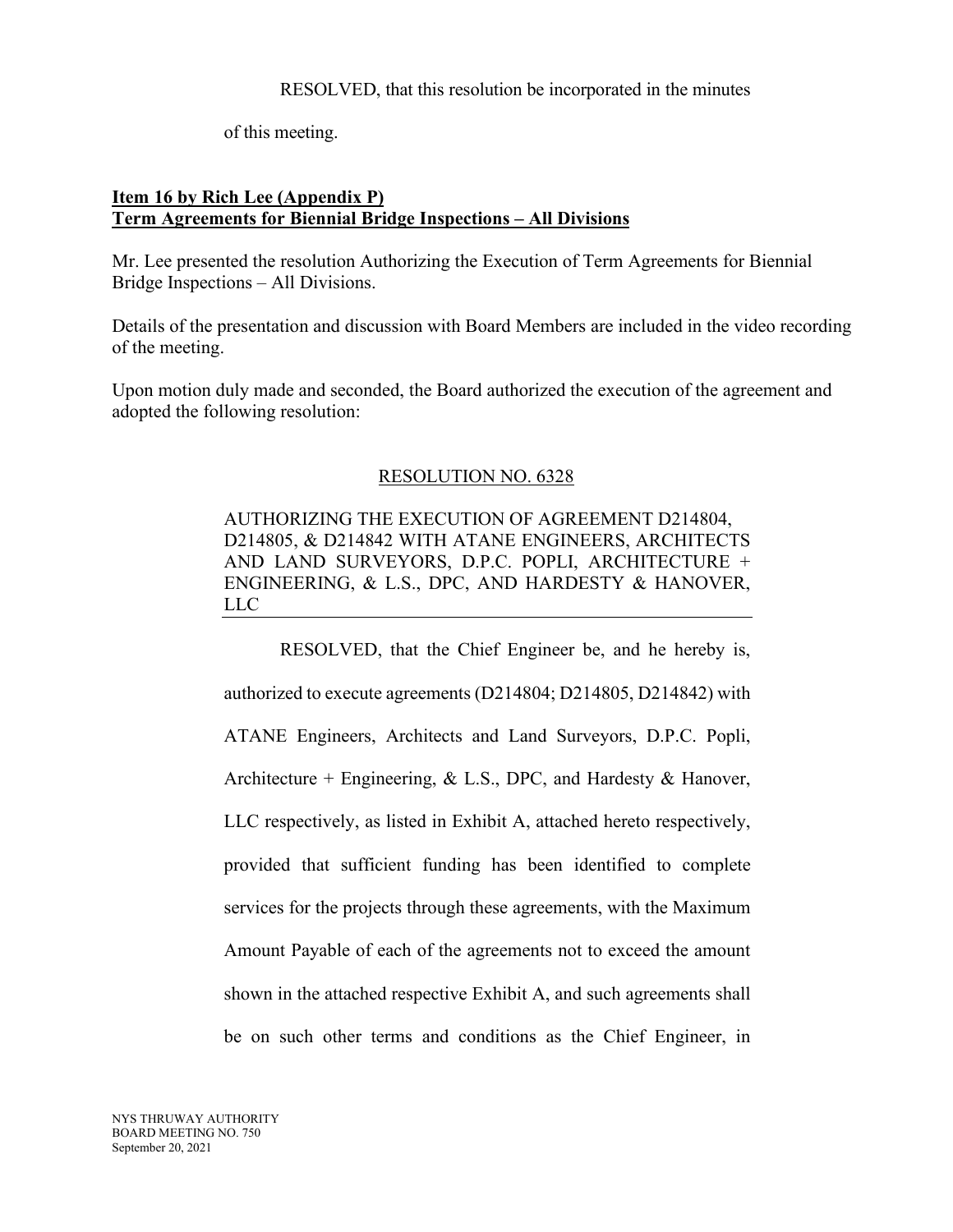consultation with the General Counsel, determines to be in the best interest of the Authority, and be it further

RESOLVED, that the Chief Engineer or his designees shall have the authority to exercise all powers reserved to the Authority under the provisions of the agreements, manage and administer the agreements, amend the provisions of the agreements consistent with the terms of this Item and in accordance with the 2021 Contracts Program Resolution and other Board authorizations, and suspend or terminate the agreements in the best interest of the Authority, and be it further

RESOLVED, that this resolution be incorporated in the minutes

of this meeting.

### **Item 17 by Rich Lee (Appendix Q) Authorizing Supplemental Agreement #1 for D214761, Construction Inspection Services for D214736/TANY 19-27B: Replacement of Three Overhead Bridges in the Town of Ramapo at MP 23.62 Scotland Hill Road, MP 24.62 Hungry Hollow Road and MP 26.37 College Road**

Mr. Lee presented the resolution Authorizing Supplemental Agreement #1 for D214761, Construction Inspection Services for D214736/TANY 19-27B: Replacement of Three Overhead Bridges in the Town of Ramapo at MP 23.62 Scotland Hill Road, MP 24.62 Hungry Hollow Road and MP 26.37 College Road.

Details of the presentation and discussion with Board Members are included in the video recording of the meeting.

Upon motion duly made and seconded, the Board authorized the execution of the agreement and adopted the following resolution: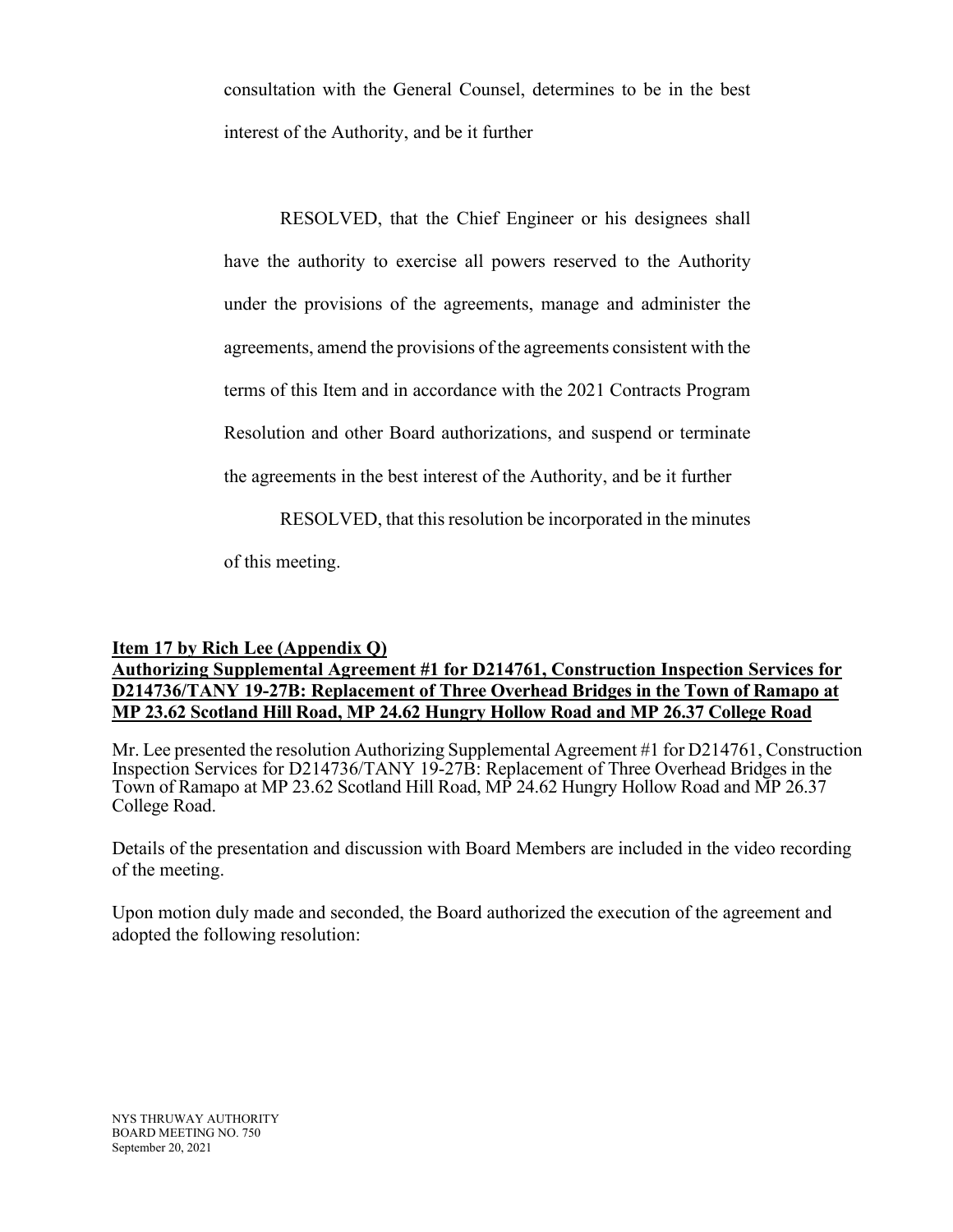#### RESOLUTION NO. 6329

AUTHORIZING ADDITIONAL FUNDING FOR TERM AGREEMENT FOR CONSTRUCTION INSPECTION SUPPORT SERVICES IN THE NEW YORK DIVISION FOR D214736/TANY 19-27B: REPLACEMENT OF THREE OVERHEAD BRIDGES IN THE TOWN OF RAMAPO AT MP 23.62 SCOTLAND HILL ROAD, MP 23.62 HUNGRY HOLLOW ROAD AND MP 26.37 COLLEGE HILL ROAD

 RESOLVED, that an additional \$950,000 (revising the total contract value to \$3,050,000) for D214761, Term Agreement for Construction Inspection Support Services in the New York Division for the Replacement of three overhead bridges in the Town of Ramapo at MP 23.62 Scotland Hill Road, MP 24.62 Hungry Hollow Road and MP 26.37 College Hill Road be, and the same hereby is authorized, and be it further

 RESOLVED, that the additional funding be allocated to D214761 from project deferments and bid savings from the 2021 Contracts Programs, and be it further

 RESOLVED, that the Chief Engineer or his designee shall have the authority to exercise all powers reserved to the Authority under the provisions of the contract, manage and administer the contract, amend the provisions of the contract consistent with the terms of this Item and other Board authorizations and suspend or terminate the contract in the best interests of the Authority, and be it further

 RESOLVED, that this resolution be incorporated in the minutes of this meeting.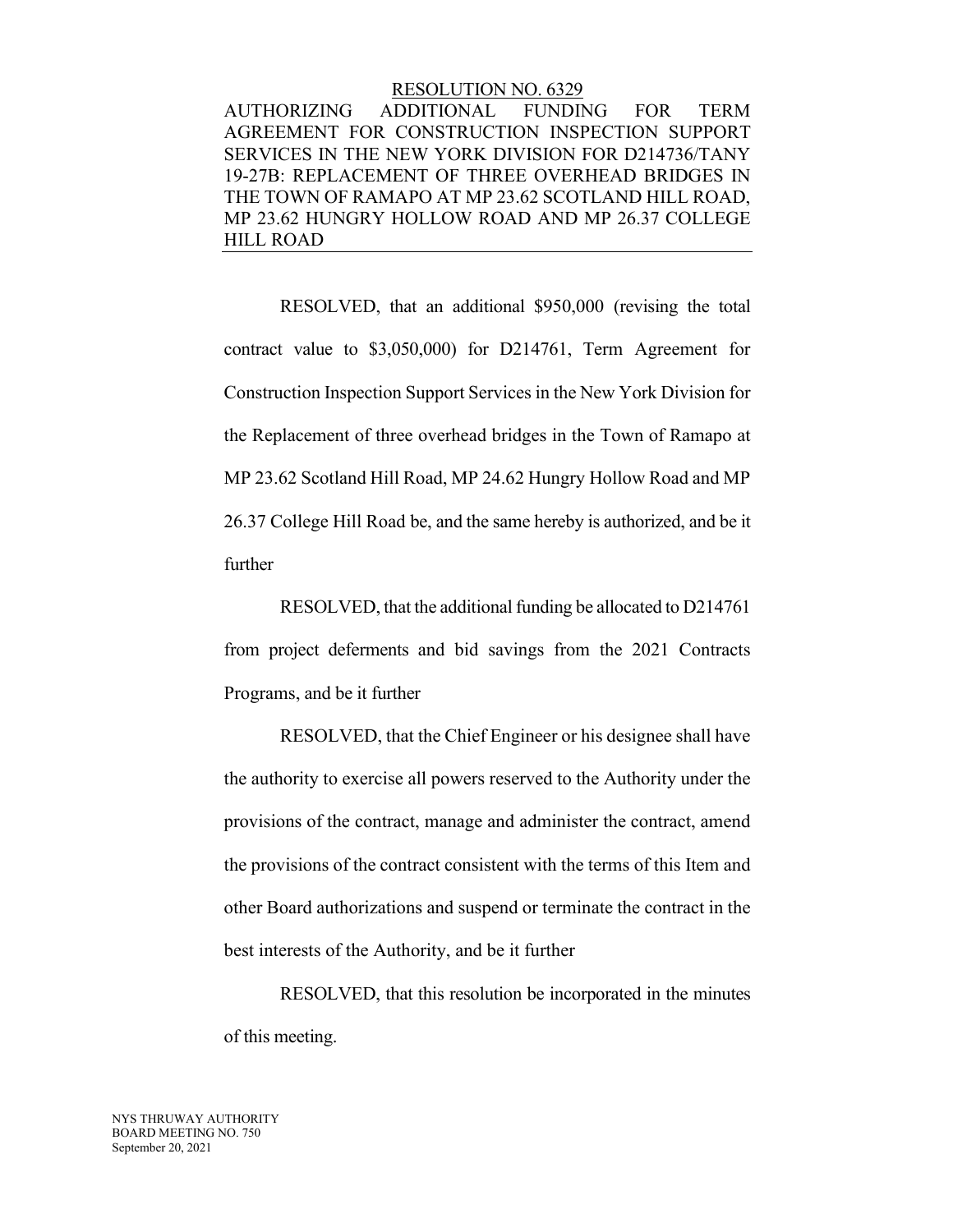## **Item 18 by Jim Konlstalid (Appendix R) Authorizing Additional Funding for TAA 21-15B/D214791, Scour Repairs of the Ramapo River Bridge at M.P. 30.23 and the Rondout Creek Bridge at M.P. 84.14 in Rockland and Ulster Counties**

Mr. Konstalid presented the resolution Authorizing Additional Funding for TAA 21-15B/D214791, Scour Repairs of the Ramapo River Bridge at M.P. 30.23 and the Rondout Creek Bridge at M.P. 84.14 in Rockland and Ulster Counties.

Details of the presentation and discussion with Board Members are included in the video recording of the meeting.

Upon motion duly made and seconded, the Board authorized the execution of the agreement and adopted the following resolution:

# RESOLUTION NO. 6330

# AUTHORIZING ADDITIONAL FUNDING FOR TAA 21-15B/ D214791, SCOUR REPAIRS OF THE RAMAPO RIVER BRIDGE AT M.P. 30.23 AND THE RONDOUT CREEK BRIDGE AT M.P. 84.14 IN ROCKLAND AND ULSTER COUNTIES

 RESOLVED, that an additional \$1,485,485.52 (revising the total contract value to \$2,485,485.52.) for TAA 21-15B/D214791, Scour Repairs of the Ramapo River Bridge at MP 30.23 and the Rondout Creek Bridge at MP 84.14 in Rockland and Ulster Counties be, and the

same hereby is authorized, and be it further

RESOLVED, that the additional funding be allocated to TAA 21-

15B/D214791 from project deferments and bid savings from the 2021

Contracts Program, and be it further

 RESOLVED, that the Chief Engineer or his designee shall have the authority to exercise all powers reserved to the Authority under the provisions of the contract, manage and administer the contract, amend the provisions of the contract consistent with the terms of this Item and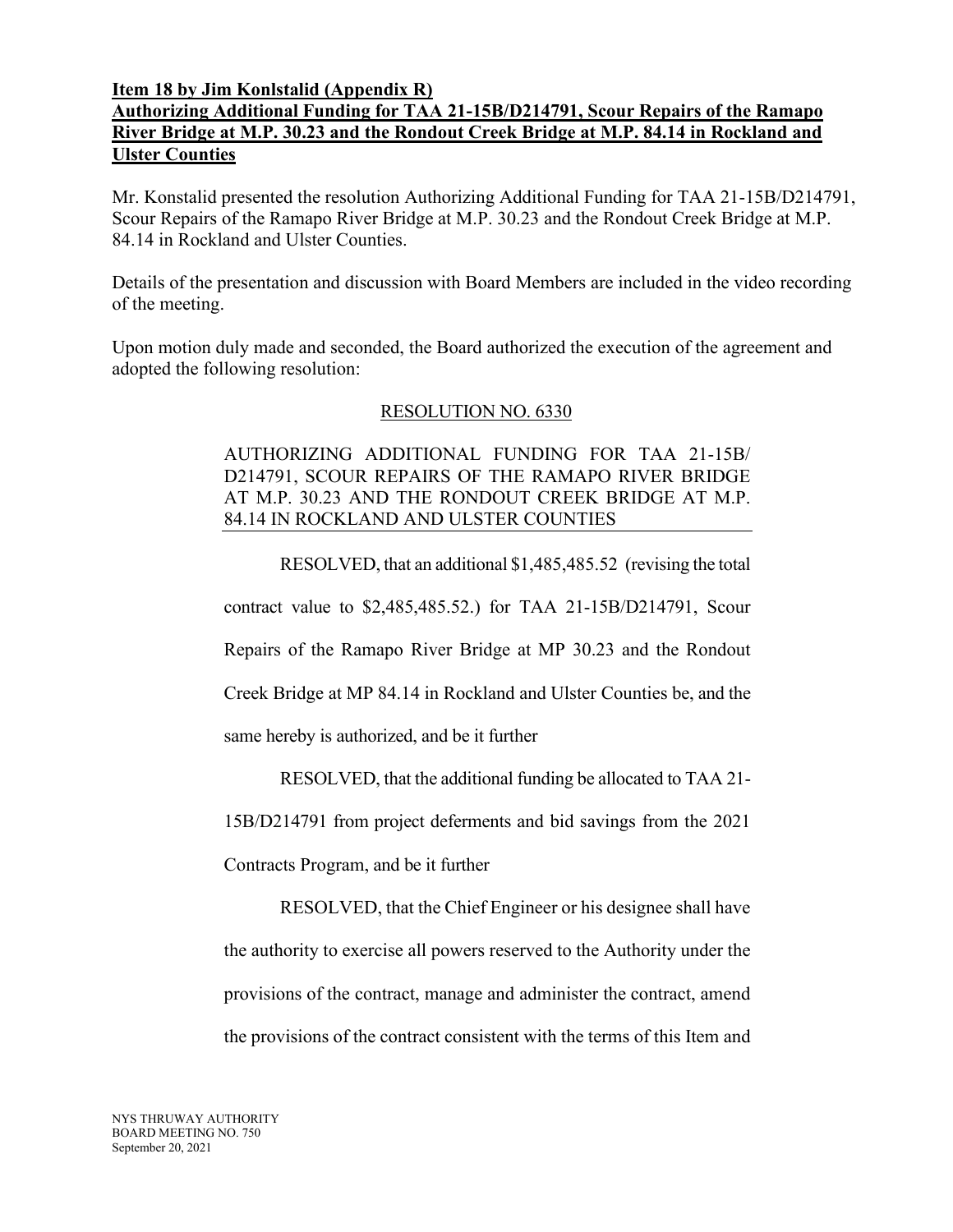other Board authorizations and suspend or terminate the contract in the

best interests of the Authority, and be it further

RESOLVED, that this resolution be incorporated in the minutes

of this meeting.

# **Item 19 by Jim Konstalid (Appendix S) Authorizing Additional Funding for TAA 21-11/D214777, Culvert Rehabilitation, Drainage Repairs and Miscellaneous Work between MP 81.1 and 196.5 and MP B4.2 and B23.6 in the Albany Division**

Mr. Konstalid presented the resolution Authorizing Additional Funding for TAA 21-11/D214777, Culvert Rehabilitation, Drainage Repairs and Miscellaneous Work between MP 81.1 and 196.5 and MP B4.2 and B23.6 in the Albany Division.

Details of the presentation and discussion with Board Members are included in the video recording of the meeting.

Upon motion duly made and seconded, the Board authorized the execution of the agreement and adopted the following resolution:

# RESOLUTION NO. 6331

# AUTHORIZING ADDITIONAL FUNDING FOR TAA 21- 11/D214777, CULVERT REHABILITATION, DRAINAGE REPAIRS AND MISCELLANEOUS WORK BETWEEN MP 81.1 AND 196.5 AND MP B4.2 AND B23.6 IN THE ALBANY DIVISION

RESOLVED, that an additional \$1,295,115.00 (revising the

total contract value to \$4,795,115.00.) for TAA 21-11/D214777,

Culvert Rehabilitation, Drainage Repairs and Miscellaneous Work

between MP 81.1 and 196.5 and MP B4.2 and B23.6 in the Albany

Division be, and the same hereby is authorized, and be it further

RESOLVED, that the additional funding be allocated to TAA

21-11/D214777 from project deferments and bid savings from the 2021

Contracts Program, and be it further